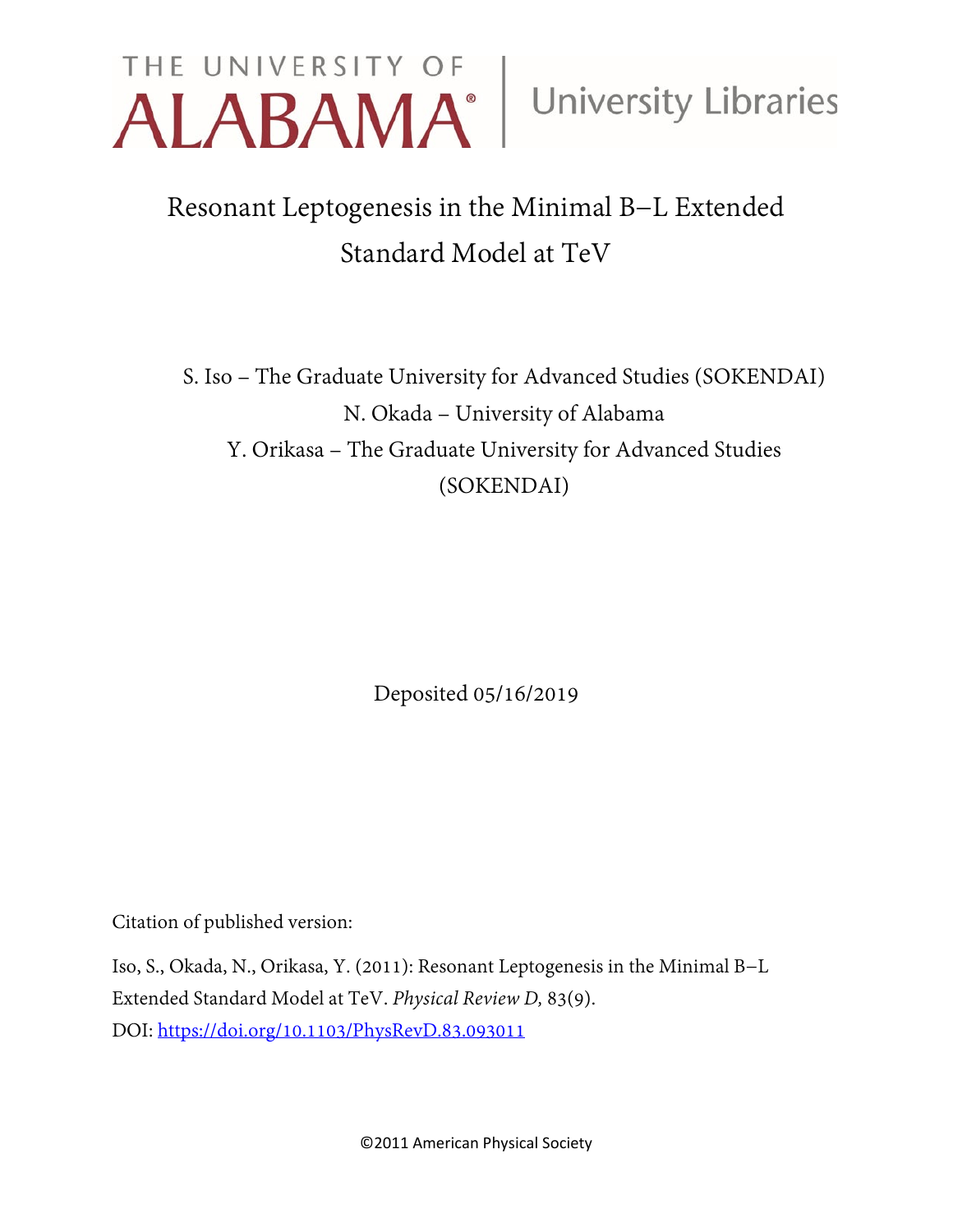# Resonant leptogenesis in the minimal  $B-L$  extended standard model at TeV

Satoshi Iso, <sup>1[,\\*](#page-1-0)</sup> Nobuchika Okada, <sup>2[,†](#page-1-1)</sup> and Yuta Orikasa<sup>1,[‡](#page-1-2)</sup>

<sup>1</sup>KEK Theory Center, High Energy Accelerator Research Organization (KEK)

<span id="page-1-3"></span>and Department of Particles and Nuclear Physics, The Graduate University for Advanced Studies (SOKENDAI),

1-1 Oho, Tsukuba, Ibaraki 305-0801, Japan <sup>2</sup> Department of Physics and Astronomy, University of Alabama, Tuscaloosa, Alabama 35487, USA

(Received 1 December 2010; published 19 May 2011)

We investigate the resonant leptogenesis scenario in the minimal  $B - L$  extended standard model with the  $B - L$  symmetry breaking at the TeV scale. Through detailed analysis of the Boltzmann equations, we show how much the resultant baryon asymmetry via leptogenesis is enhanced or suppressed, depending on the model parameters, in particular, the neutrino Dirac-Yukawa couplings and the TeV scale Majorana masses of heavy degenerate neutrinos. In order to consider a realistic case, we impose a simple ansatz for the model parameters and analyze the neutrino oscillation parameters and the baryon asymmetry via leptogenesis as a function of only a single  $CP$  phase. We find that for a fixed  $CP$  phase all neutrino oscillation data and the observed baryon asymmetry of the present Universe can be simultaneously reproduced.

DOI: [10.1103/PhysRevD.83.093011](http://dx.doi.org/10.1103/PhysRevD.83.093011) PACS numbers: 98.80.Cq, 14.60.Pq, 14.70.Pw

#### I. INTRODUCTION

The origin of the baryon asymmetry in the present Universe is one of the big mysteries in cosmology. The ratio of the baryon (minus antibaryon) density  $n_B$  to the entropy density s has been measured with the precision at 10% level by the Wilkinson Microwave Anisotropy Probe satellite experiment [\[1\]](#page-12-0),

$$
Y_B = \frac{n_B}{s} = 0.87 \times 10^{-10}.
$$
 (1)

It might be the most attractive if the origin of the baryon asymmetry can be explained within the context of the standard model (SM), the electroweak baryogenesis [[2\]](#page-12-1). In order for this scenario to work, a strong first order electroweak phase transition is necessary in the early Universe. However, the Higgs potential satisfying the current lower bound on the SM Higgs boson mass [\[3](#page-12-2)] is not likely to show this strong first order phase transition and hence, the SM electroweak baryogenesis is almost ruled out.

An appealing alternative is the leptogenesis scenario [[4\]](#page-12-3), which is also intimately related with the smallness of the neutrino masses through the seesaw mechanism [[5\]](#page-12-4). A most widely accepted scenario is to extend the SM by introducing the right-handed Majorana neutrinos with masses around an intermediate scale whose out-ofequilibrium decays create lepton asymmetry in the Universe. The lepton asymmetry is converted to the baryon asymmetry through the  $(B + L)$ -violating sphaleron transitions [[6](#page-12-5),[7\]](#page-12-6) with the conversion rate [[8](#page-12-7)]

$$
Y_B = -\frac{8N_f + 4N_H}{22N_f + 13N_H}Y_L = -\frac{28}{79}Y_L, \tag{2}
$$

where we have taken  $N_f = 3$  and  $N_H = 1$  are the numbers of fermion families and Higgs doublets in the SM. In normal thermal leptogenesis, there is a lower bound on the mass of Majorana neutrinos  $\geq 10^{10}$  GeV [\[9\]](#page-12-8) in order to create sufficient amount of the baryon asymmetry. If it is the case, it is hopeless to directly observe the heavy neutrinos at high-energy colliders in the near future.

Many models beyond the SM have been proposed, which may be realized at the TeV scale and hence accessible to the LHC currently in operation and more future colliders such as the International Linear Collider. Among many models, in this paper, we consider the minimal gauged  $B - L$  extended SM. This is an elegant and simple extension of the SM, in which the right-handed neutrinos of three generations are necessarily introduced for the cancellation of the gauge and gravitational anomalies. In addition, the mass of right-handed neutrinos arises associated with the  $U(1)_{B-L}$  gauge symmetry breaking and the seesaw mechanism is automatically implemented. In the view point of LHC physics, it is very interesting if the  $B - L$  symmetry breaking scale lies around TeV so that the  $B - L$  gauge boson (Z' boson) and the right-handed neutrinos can be discovered in the near future [\[10\]](#page-12-9). Recently, we have proposed the minimal  $B - L$  model with the classical conformal invariance [\[11\]](#page-12-10) and showed that the  $B - L$  symmetry breaking in this model is naturally realized at the TeV scale when the  $B - L$  gauge coupling constant is the same order of magnitude as the size of the SM gauge coupling constants [\[12\]](#page-12-11).

Although the minimal  $B - L$  model at TeV is a very attractive scenario, the normal thermal leptogenesis scenario cannot work because the mass scale of the

<span id="page-1-0"></span>[<sup>\\*</sup>s](#page-1-3)atoshi.iso@kek.jp

<span id="page-1-1"></span>[<sup>†</sup>](#page-1-3) okadan@ua.edu

<span id="page-1-2"></span>[<sup>‡</sup>](#page-1-3) orikasa@post.kek.jp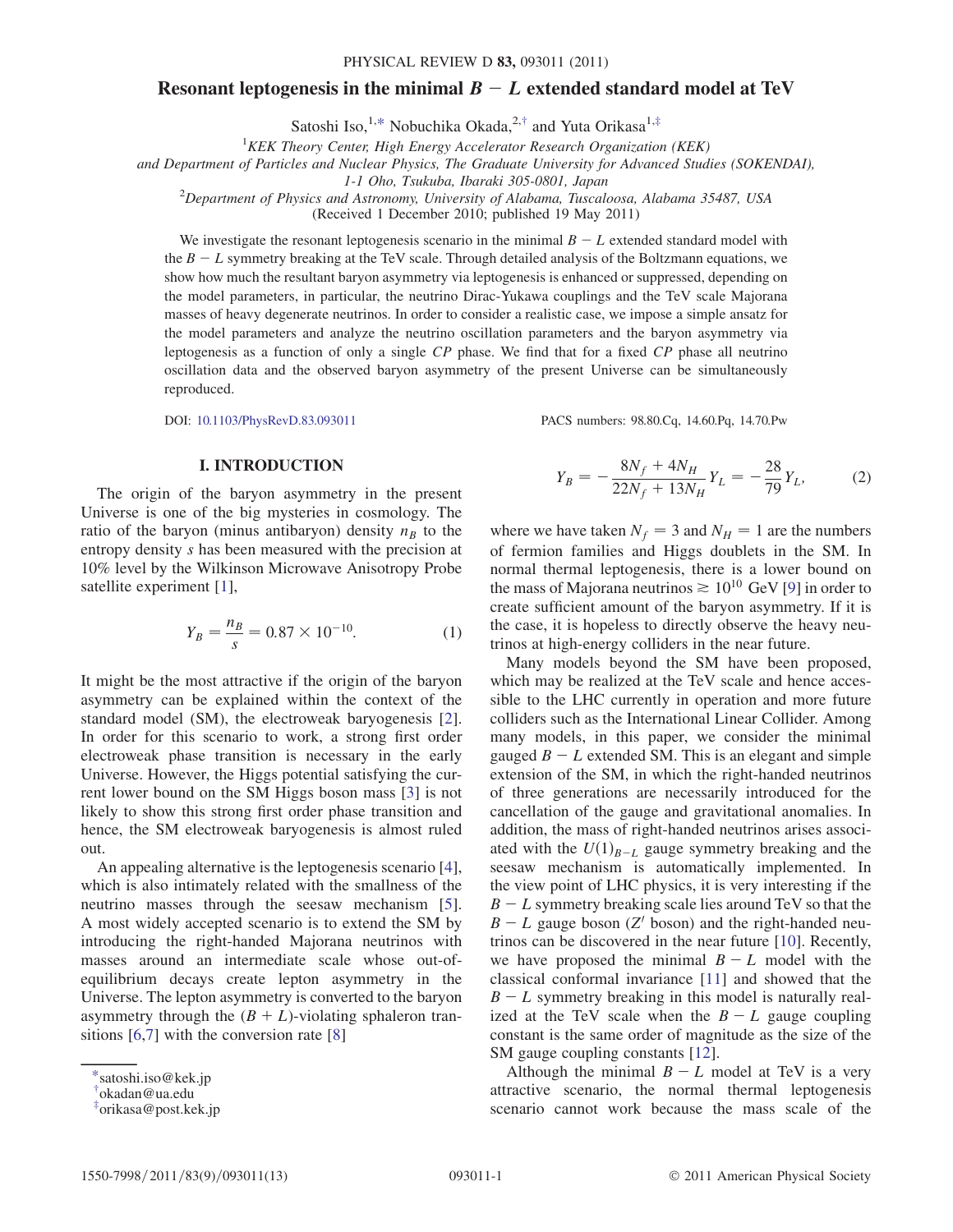#### SATOSHI ISO, NOBUCHIKA OKADA, AND YUTA ORIKASA PHYSICAL REVIEW D 83, 093011 (2011)

right-handed neutrinos is far below the bound,  $10^{10}$  GeV mentioned above. In this case, the CP-asymmetry parameter, which is roughly proportional to Dirac Yukawa coupling squareds is too small to give sufficient amount of baryon asymmetry in the Universe. However, it has been found that when two right-handed neutrinos have almost degenerate masses, there is an enhancement of the CP-asymmetry parameter [[13](#page-12-12)], and this enhancement can make the leptogenesis scenario viable even if the mass scale of the right-handed neutrinos lie around TeV, the resonant leptogenesis [\[14\]](#page-12-13). The maximum enhancement is achieved when the mass splitting between two righthanded neutrinos is comparable to the decay width of either right-handed neutrinos. By tuning the mass splitting between two right-handed neutrinos, even a CP-asymmetry parameter of order unity can be obtained in principle. However, it is still nontrivial whether the minimal  $B - L$  model at the TeV scale can reproduce the observed baryon asymmetry because, as we will discuss later in detail, the creation of the lepton asymmetry via decays of right-handed neutrinos is highly suppressed in the presence of the  $U(1)_{B-L}$  gauge interaction with  $Z'$  boson mass at the TeV scale [\[15\]](#page-12-14).

In this paper, we investigate in detail the resonant leptogenesis scenario in the minimal  $B - L$  extended SM with the  $B - L$  symmetry breaking at the TeV scale. Through detailed analysis of the Boltzmann equations with a variety of model-parameter sets, we show how much the resultant baryon asymmetry via leptogenesis is enhanced or suppressed, depending on model parameters, in particular, neutrino Dirac Yukawa couplings and TeV-scale Majorana masses of heavy degenerate neutrinos. In order to consider a realistic case, we impose a simple ansatz for model parameters and analyze the neutrino oscillation parameters and the baryon asymmetry via leptogenesis as a function of only a single CP phase. We find that a fixed CP phase can simultaneously reproduce all neutrino oscillation data and the observed baryon asymmetry in the present Universe.

The paper is organized as follows. In the next section, we give a brief review on the minimal  $B - L$  model and the natural realization of the  $B - L$  symmetry breaking at the TeV scale. In Sec. [III](#page-3-0), we analyze in detail the resonant leptogenesis at the TeV scale by numerically solving the Boltzmann equations with various parameter sets. We show how the generated baryon asymmetry depends on the model parameters such as Dirac Yukawa coupling, right-handed neutrino mass spectrum, etc. In Sec. [IV,](#page-7-0) we investigate more realistic parameter choices so as to reproduce the neutrino oscillation data. We introduce two right-handed neutrinos and a simple ansatz among the parameters, by which the neutrino oscillation parameters and the baryon asymmetry are determined by only a single CP phase. We find that there exists a CP phase which simultaneously reproduces the neutrino oscillation data and the observed baryon asymmetry. The last section is devoted for conclusions. Formulas used in our analysis are listed in Appendix.

#### II. THE MINIMAL  $B - L$  MODEL AT TEV

The minimal  $B - L$  extended SM is based on the gauge group  $SU(3)_c \times SU(2)_L \times U(1)_Y \times U(1)_{B-L}$  with the particle contents listed in Table [I.](#page-2-0) The right-handed neutrinos  $(N<sub>i</sub>)$  of three generations are necessarily introduced by which all the gauge and gravitational anomalies are canceled. The SM singlet scalar field  $(\Phi)$  works to break the  $U(1)_{B-L}$  gauge symmetry by its vacuum expectation value (VEV),  $\langle \Phi \rangle = v_{B-L}/\sqrt{2}$ . Once the  $B - L$  gauge symmetry is broken, the  $Z'$  boson acquires mass,

$$
m_{Z'} = 2g_{B-L}v_{B-L}, \t\t(3)
$$

where  $g_{B-L}$  is the  $B-L$  gauge coupling. The current experimental bound was found to be  $v_{B-L} \ge 3$  TeV [\[16\]](#page-12-15).

The Lagrangian relevant for the seesaw mechanism is given by

$$
\mathcal{L} \supset -y_D^{ij} \bar{\nu}_R^i H \ell_L^j - \frac{1}{2} y_N^i \Phi \bar{\nu}_R^{ic} \nu_R^i + \text{h.c.}, \tag{4}
$$

where without loss of generality, we work on the basis in which the second term is diagonalized and  $y_N^i$  is real and positive. The first term gives the Dirac neutrino mass term after the electroweak symmetry breaking  $(m_D = y_D \langle H \rangle)$ , while the right-handed neutrino Majorana masses are generated through the second term associated with the  $B - L$ gauge symmetry breaking:

$$
M_i = \frac{y_N^i}{\sqrt{2}} v_{B-L}.
$$
\n<sup>(5)</sup>

The  $B - L$  symmetry breaking scale is determined by parameters in the Higgs potential and in general it can be taken to be any scale as long as the experimental bound  $v_{B-L} \ge 3$  TeV [\[16\]](#page-12-15) is satisfied. As discussed in the previous section, we assume the  $B - L$  symmetry breaking at the TeV scale in this paper, and the masses of  $Z<sup>'</sup>$  boson and right-handed neutrinos lie around TeV. In fact, it has been pointed out in [[11,](#page-12-10)[12](#page-12-11)] if we impose the classical conformal

<span id="page-2-0"></span>TABLE I. Particle content: In addition to the SM particles, right-handed neutrinos  $N_i$  ( $i = 1, 2, 3$  denotes the generation index) and a complex scalar  $\Phi$  are introduced.

|                                                         | $SU(3)_c$ | SU(2) <sub>L</sub> | $U(1)_Y$ | $U(1)_{B-L}$   |
|---------------------------------------------------------|-----------|--------------------|----------|----------------|
| $q_L^i$                                                 | 3         | 2                  | $+1/6$   | $+1/3$         |
| $u_R^i$                                                 | 3         |                    | $+2/3$   | $+1/3$         |
| $\begin{array}{c} \ddot{d_R^i} \\ \ell_L^i \end{array}$ | 3         |                    | $-1/3$   | $+1/3$         |
|                                                         |           | 2                  | $-1/2$   | $-1$           |
| $N_i$                                                   |           |                    | $\Omega$ | $-1$           |
| $e_R^i$                                                 |           |                    | $-1$     | $-1$           |
| H                                                       |           | 2                  | $+1/2$   | $\overline{0}$ |
| Φ                                                       |           |                    |          | $+2$           |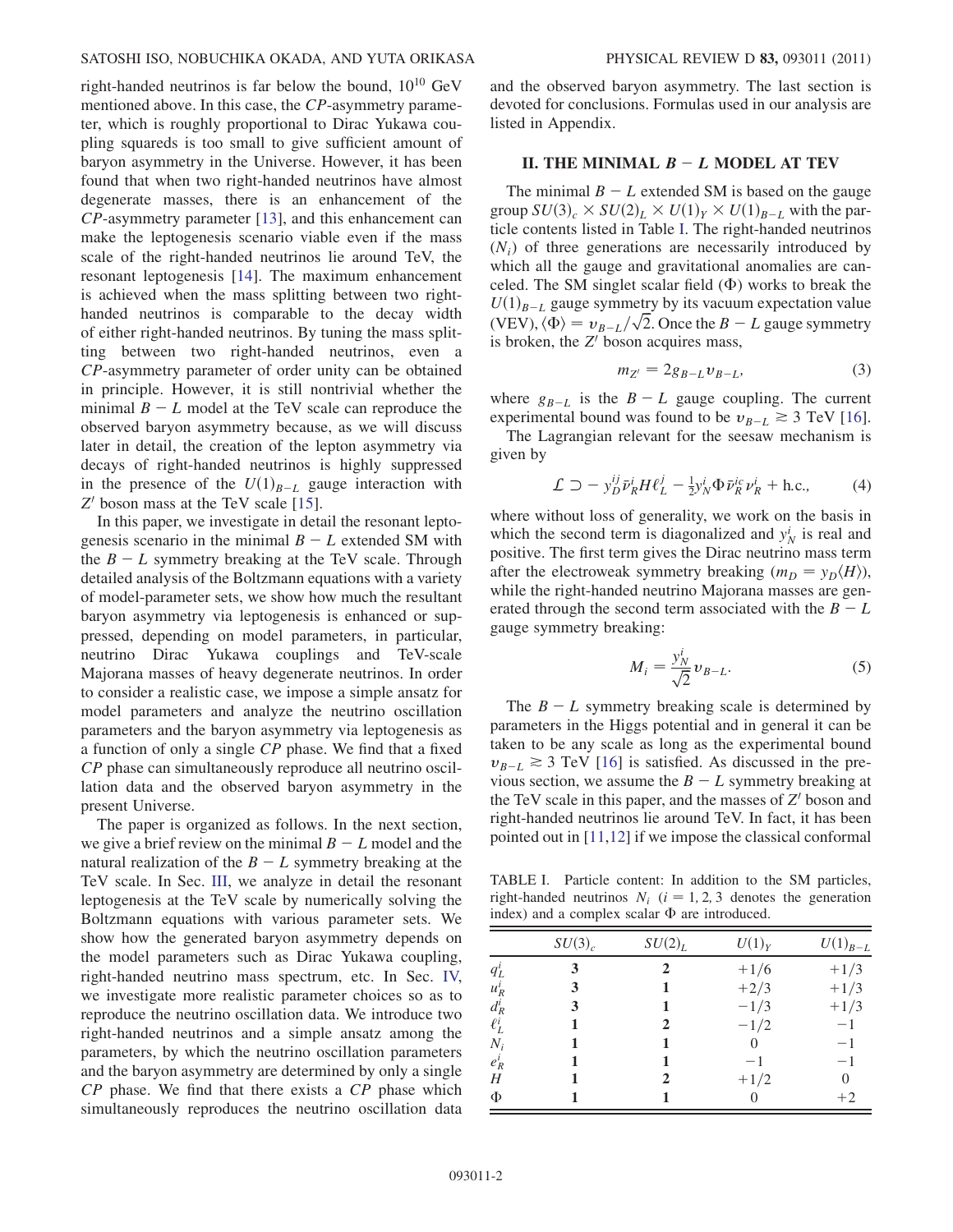symmetry on the minimal  $B - L$  model, the  $B - L$  symmetry breaking can be naturally realized at the TeV scale. In the rest of this section, we would like to briefly review the classically conformal  $B - L$  extended standard model proposed in [\[11\]](#page-12-10). However, since the classical conformal invariance is not important for the leptogenesis scenario (except that it naturally leads to the TeV scale), readers can skip to the next section.

We first note that because of its chiral nature, the SM Lagrangian at the classical level possesses the conformal invariance except for the Higgs mass term, closely related to the gauge hierarchy problem. Bardeen has argued [\[17\]](#page-12-16) that once the classical conformal invariance and its minimal violation by quantum anomalies are imposed on the SM, it could be free from the quadratic divergences and thus the gauge hierarchy problem. If the mechanism really works, we can directly interpolate the electroweak scale and the Planck scale. Since the classical conformal symmetry forbids the mass term in the Higgs potential, the electroweak symmetry should be broken radiatively through the Coleman-Weinberg (CW) mechanism [\[18\]](#page-13-0). Although this is an attractive scenario, the effective Higgs potential is found to be unbounded from below because of the large top Yukawa coupling and therefore the classically conformal SM cannot be a realistic scenario.

In [[11](#page-12-10)], we proposed a classically conformal minimal  $B - L$  model and showed that the  $B - L$  gauge symmetry breaking is successfully achieved via the CW mechanism and then, this breaking triggers the electroweak symmetry breaking. Because of the CW mechanism, the SM singlet Higgs boson associated with the  $B - L$  symmetry breaking is much lighter than  $Z'$  boson,

$$
\left(\frac{m_{\phi}}{m_{Z'}}\right)^2 \simeq \frac{6}{\pi} \left(\alpha_{B-L} - \frac{1}{96} \frac{\sum_i (\alpha_N^i)^2}{\alpha_{B-L}}\right) \ll 1,\qquad(6)
$$

where  $\alpha_{B-L} = g_{B-L}^2/(4\pi)$ , and  $\alpha_N^i = (y_N^i)^2/(4\pi)$ . This formula also indicates the upper bound on  $\alpha_N^i$  to keep the vacuum stability,  $m_{\phi}^2 > 0$ . Assuming a hierarchical Majorana mass spectrum, for example, we find the upper bound on the heaviest right-handed neutrino mass as

$$
\sum_{i} m_{N_i}^4 < \frac{3}{2} m_{Z'}^4.
$$
 (7)

Once the  $B - L$  symmetry is broken, the Z' boson and the right-handed neutrinos acquire masses at the  $B - L$ symmetry breaking scale. Their masses contribute to the effective mass of the SM Higgs doublet through quantum corrections. The naturalness argument, namely, the quantum corrections should not exceed the electroweak scale so far, leads to an upper bound on the  $B - L$  symmetry breaking scale. Two-loop corrections with  $Z<sup>1</sup>$  boson and top quarks are found to be dominant, and we have concluded [\[12\]](#page-12-11) that the  $B - L$  symmetry breaking scale should be around TeV.

# <span id="page-3-0"></span>III. LEPTOGENESIS IN THE MINIMAL  $B-L$ MODEL AT TEV

Now we study baryogenesis via leptogenesis in the minimal  $B - L$  model at TeV. The lepton asymmetry in the Universe is generated by the CP-violating out-ofequilibrium decays of right-handed neutrinos, and this asymmetry is converted to the baryon asymmetry through the sphaleron process with the conversion rate  $Y_B =$  $-(79/28)Y_L$ . The generated baryon asymmetry is evaluated by solving the Boltzmann equations. When the Majorana masses of three right-handed neutrinos are largely different as usually assumed, it is sufficient to consider the Boltzmann equations only for the lightest right-handed neutrino. This is because the lepton asymmetry generated by heavier right-handed neutrinos are washed out by the inverse decay of the lightest right-handed neutrinos before its out-of-equilibrium decay [[19](#page-13-1)]. However, in the resonant leptogenesis scenario, (at least) two righthanded neutrinos are degenerate in mass and it is generally not clear whether analysis of the Boltzmann equations with only one right-handed neutrino is sufficient. As we will see later, it can be essential for general cases to consider the Boltzmann equations for multiple right-handed neutrinos.

We begin our analysis with the Boltzmann equations in one-flavor approximation,<sup>1</sup>

<span id="page-3-1"></span>
$$
\frac{dY_{N_1}}{dz} = -\frac{z}{sH(M_1)} \Bigg[ \Big(\frac{Y_{N_1}}{Y_{N_1}^{eq}} - 1\Big) (\gamma_{D1} + 2\gamma_{h,s} + 4\gamma_{h,t}) \n+ \Big(\Big[\frac{Y_{N_1}}{Y_{N_1}^{eq}}\Big]^2 - 1\Big) (\gamma_{Z'} + \gamma_{N,t,\Phi}) \Bigg], \n\frac{dY_{B-L}}{dz} = -\frac{z}{sH(M_1)} \Bigg[ \Big(\frac{1}{2} \frac{Y_{B-L}}{Y_1^{eq}} + \epsilon_1 \Big(\frac{Y_{N_1}}{Y_{N_1}^{eq}} - 1\Big) \Big) \gamma_{D_1} \n+ \frac{Y_{B-L}}{Y_1^{eq}} \Big( 2(\gamma_N + \gamma_{N,t} + \gamma_{h,t}) + \frac{Y_{N_1}}{Y_{N_1}^{eq}} \gamma_{h,s} \Big) \Bigg],
$$
\n(8)

where  $Y_{N_1}$  is the yield (the ratio of the number density to the entropy density  $s$ ) of the (lightest) right-handed neutrino,  $Y_{N_1}^{eq}$  is the yield in thermal equilibrium, temperature of the Universe is normalized by the mass of the righthanded neutrino  $z = M_1/T$ ,  $H(M_1)$  is the Hubble parameter at  $T = M_1$ ,  $\epsilon_1$  is the CP-asymmetry parameter, and  $\gamma s$ are the space-time densities of the scatterings in thermal equilibrium. Diagrams in Fig. [1](#page-4-0) show processes corresponding to different  $\gamma$ s in the Boltzmann equations, whose explicit forms are listed in Appendix. As a good approximation, we neglect masses for all particles involved in the processes, except for the right-handed neutrinos and the  $Z'$  boson having the TeV-scale masses. The yield of the right-handed neutrino obeys the first equation, while the send equation determines the  $B - L$  number created by the out-of-equilibrium decay of the right-handed

<sup>&</sup>lt;sup>1</sup>Throughout the paper, our notation follows Ref. [[19](#page-13-1)]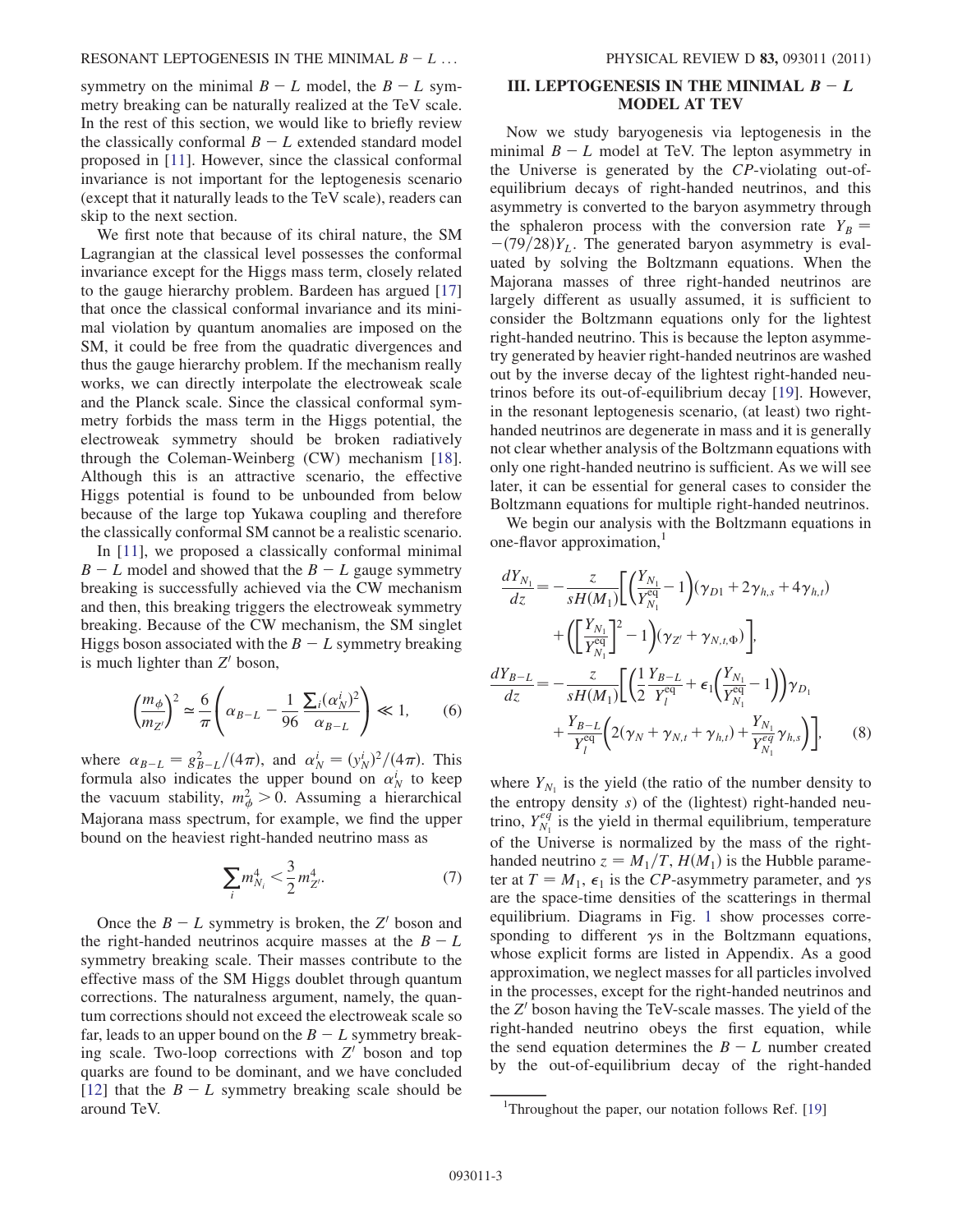<span id="page-4-0"></span>SATOSHI ISO, NOBUCHIKA OKADA, AND YUTA ORIKASA PHYSICAL REVIEW D 83, 093011 (2011)



FIG. 1. Feynman diagrams corresponding to each  $\gamma s$ .

neutrinos with a nonzero CP-asymmetry parameter. In our numerical studies with input parameters given below, we can check that only  $\gamma_{D_1}$  and  $\gamma_{Z'}$  among the space-time densities have important effects on the final results while the others are negligible.

The CP-asymmetry parameter associated with the decay of right-handed neutrino  $N_i$  is defined as

$$
\epsilon_i = \frac{\sum_j [\Gamma(N_i \to \ell_j H) - \Gamma(N_i \to \ell_j^c H^*)]}{\sum_j [\Gamma(N_i \to \ell_j H) + \Gamma(N_i \to \ell_j^c H^*)]},\qquad(9)
$$

which is generated by the interference between the tree and one-loop diagrams shown in Fig. [2.](#page-4-1) The general formula is given by  $[13,14]$  $[13,14]$  $[13,14]$  $[13,14]$  $[13,14]$ 

$$
\epsilon_i = -\sum_{j \neq i} \frac{M_i}{M_j} \frac{\Gamma_j}{M_j} \left(\frac{V_j}{2} + S_j\right) \frac{\text{Im}[(y_D y_D^{\dagger})_{ij}^2]}{(y_D y_D^{\dagger})_{ii} (y_D y_D^{\dagger})_{jj}},\tag{10}
$$

where

$$
V_j = 2\frac{M_j^2}{M_i^2} \left[ \left( 1 + \frac{M_j^2}{M_i^2} \right) \log \left( 1 + \frac{M_i^2}{M_j^2} \right) - 1 \right] \tag{11}
$$

corresponds to the vertex correction of the second diagram in Fig. [2](#page-4-1) while

$$
S_j = \frac{M_j^2 \Delta M_{ij}^2}{(\Delta M_{ij}^2)^2 + M_i^2 \Gamma_j^2}
$$
 (12)

is from the self-energy corrections of the third diagram in Fig. [2](#page-4-1) with the decay width and the mass difference defined as

$$
\frac{\Gamma_j}{M_j} = \frac{(y_D y_D^{\dagger})_{jj}}{8\pi} \quad \text{and} \quad \Delta M_{ij}^2 = M_j^2 - M_i^2. \tag{13}
$$

In the terminology of  $K^0 - \bar{K}^0$  mixing, the first contribution is the so-called direct CP violation while the second one the indirect CP violation. The indirect CP violation

<span id="page-4-1"></span>

FIG. 2. Right-handed neutrino decay at tree and one-loop levels.

occurs because the mass eigenstates and the CP eigenstates are generally different.

When the right-handed neutrinos have a hierarchical mass spectrum ( $M_1 \ll M_{2,3}$ ), the contributions from  $V_j$ and  $S_i$  are comparable and the  $CP$ -asymmetry parameter is approximately given by [[20](#page-13-2)]

$$
\epsilon_1 \sim \frac{3}{16\pi} \frac{m_\nu M_1}{v^2} \sin \delta \sim 10^{-6} \left(\frac{m_\nu}{0.05 \text{ eV}}\right) \left(\frac{M_1}{10^{10} \text{ GeV}}\right) \sin \delta,\tag{14}
$$

where  $m_{\nu}$  is the light neutrino mass eigenvalue, and  $\delta$  is the CP phase and assumed to be of order one. The baryon asymmetry of the Universe is parameterized as

$$
Y_B = \kappa \frac{\epsilon_1}{g_*},\tag{15}
$$

where  $g_* = \mathcal{O}(100)$  is the number of relativistic degrees of freedom in the early Universe, and  $\kappa$  is the efficiency factor determined by solving the Boltzmann equations, independently of the CP-asymmetry parameter. In the leptogenesis scenario without the  $Z<sup>t</sup>$  gauge boson, this factor is roughly estimated as [\[9\]](#page-12-8)

$$
\kappa \sim 2 \times 10^{-2} \left( \frac{0.05 \text{ eV}}{m_{\nu}} \right)^{1.1}.
$$
 (16)

Using these estimations, we arrive at the conclusion that the Majorana mass  $M_1$  has to be larger than  $10^{10}$  GeV to give the observed value  $Y_B \sim 10^{-10}$ . However, note that this conclusion is based on the formula of the CP-asymmetry parameter in the case with the hierarchical right-handed neutrino mass spectrum. In fact, when two right-handed neutrinos are almost degenerate, the CP-asymmetry parameter can be enhanced.

Now, suppose that two right-handed neutrinos are almost degenerate. In this case, it is easy to note that there is a parameter region which can dramatically enhance  $S_i$ . Maximum enhancement occurs for  $\Delta M_{ij}^2 \simeq M_i \Gamma_j \ll M_i^2$ , so that  $S_j \sim M_j/\Gamma_j \gg 1$ . In this case, the CP-asymmetry parameter is given by

$$
\epsilon_i \sim \frac{\text{Im}[(y_D y_D^{\dagger})_{ij}^2]}{(y_D y_D^{\dagger})_{ii} (y_D y_D^{\dagger})_{jj}},\tag{17}
$$

which can, in principle, be of order unity. The leptogenesis scenario with this enhancement of the CP-asymmetry parameter is called the resonant leptogenesis [\[14\]](#page-12-13). This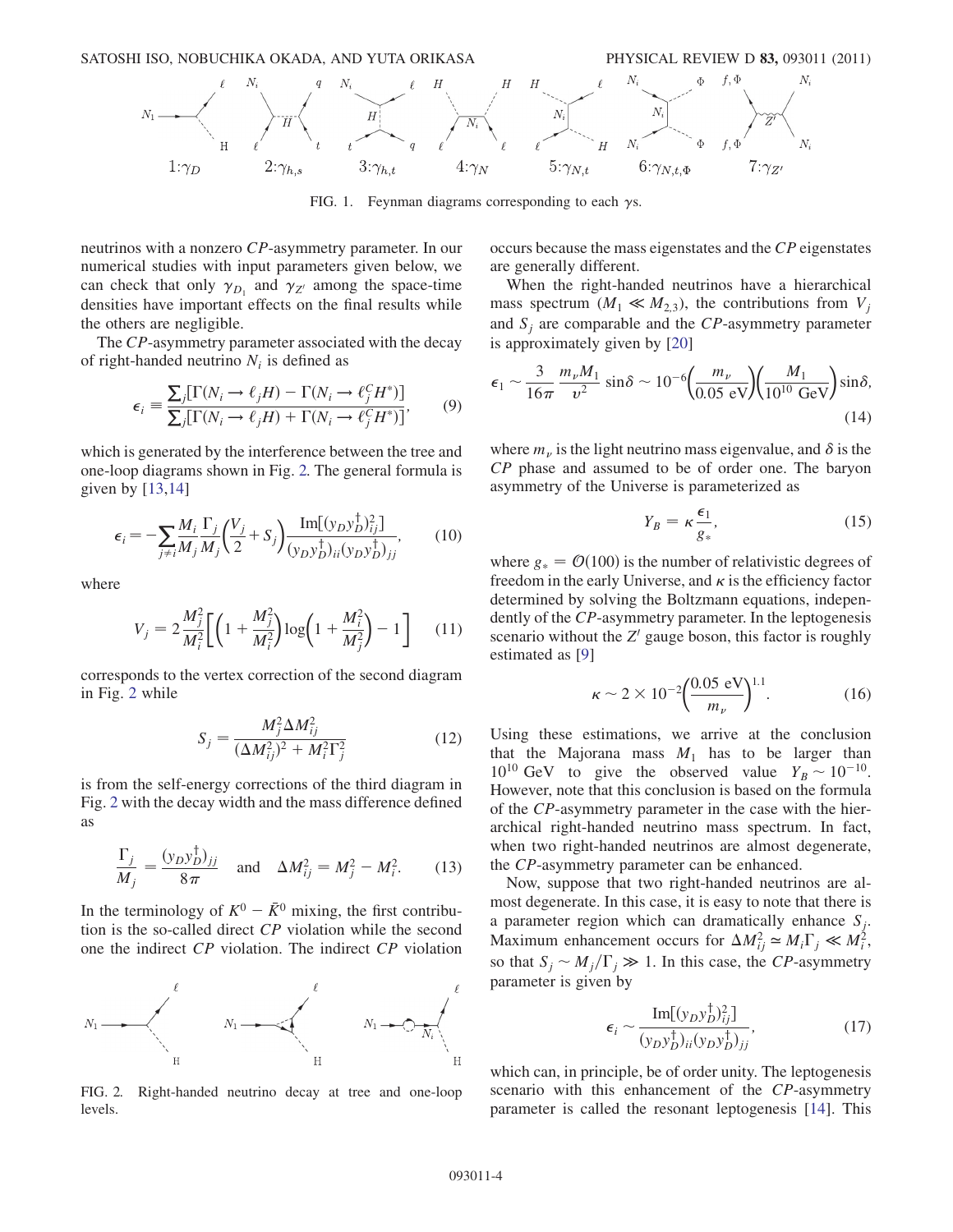#### RESONANT LEPTOGENESIS IN THE MINIMAL  $B - L$ ... PHYSICAL REVIEW D 83, 093011 (2011)

enhancement is crucial to realize the observed baryon asymmetry when the right-handed neutrino mass is significantly smaller than  $10^{10}$  GeV, such as the TeV scale which is of our main concern in this paper.

#### A. Analysis of the Boltzmann equations in one-flavor approximation

Now we analyze the Boltzmann equations in Eq. [\(8](#page-3-1)) to see how much baryon asymmetry can be generated in the  $B - L$  model at the TeV scale. In order to understand the response between the model parameters involved in this analysis and the resultant baryon asymmetry, we first consider a model in one-flavor approximation with the parameterization of the decay width as

$$
\Gamma_1 = \frac{y_D^2}{8\pi} M_1 \tag{18}
$$

with a real free parameter  $y_D$ , while the other parameters are fixed as follows:

$$
\epsilon_1 = 0.01,
$$
  $\alpha_{B-L} = 0.006,$  (19)

$$
m_{Z'} = 3 \text{ TeV}, \qquad M_1 = 2 \text{ TeV}.
$$
 (19)

Then, we numerically solve the Boltzmann equations with the boundary conditions

$$
Y_{N_1}(0) = Y_{N_1}^{\text{eq}}(0), \qquad Y_{B-L}(0) = 0. \tag{20}
$$

The lepton asymmetry generated by the right-handed neutrino decays is converted into the baryon asymmetry via the sphaleron process while the process is in thermal equilibrium. In our analysis throughout the paper, we evaluate the resultant baryon number at the freeze-out temperature of the sphaleron process,  $T_{sph} \approx 150 \text{ GeV}$ [\[21\]](#page-13-3), where the conversion of the lepton number to the baryon number is terminated:

$$
Y_B = \frac{28}{79} Y_{B-L}(z_{\rm sph}),\tag{21}
$$

where  $Y_{B-L}(z_{\rm sph})$  is the numerical solution of the Boltzmann equations at  $z_{\rm sph} = M_1/T_{\rm sph}$ .

The resultant baryon asymmetry is depicted in Fig. [3](#page-5-0) as a function of  $y_D$  (solid line). For comparison, results for the cases with  $\alpha_{B-L} = 0$  (dotted blue line) and with  $\gamma_{N,t,\Phi} = 0$  as well as  $\alpha_{B-L} = 0$  (dashed green line) are also shown. For a small  $y_D^2 \le 10^{-10.5}$ , we can see that the generation of the baryon asymmetry is suppressed in the presence of the Z' boson and  $\gamma_{N,t,\Phi}$  processes. Although the suppression by the  $Z'$  boson effect dominates, the  $\gamma_{N,t,\Phi}$  process mediated by the Majorana Yukawa coupling  $(y_N)$  causes a dramatic reduction in generating the baryon asymmetry even in the absence of the  $Z'$  boson effect. In the region,  $Y_B$  is growing as  $y_D$ , and a larger  $y_D$ generates a larger baryon asymmetry against the  $Z<sup>t</sup>$  boson and Majorana Yukawa coupling effects. On the other hand, for  $y_D^2 \ge 10^{-10}$ , the effect by Dirac Yukawa coupling

<span id="page-5-0"></span>

FIG. 3 (color online). The baryon asymmetry generated in the minimal  $B - L$  model (solid red line) as a function of the Dirac Yukawa coupling. The dotted (blue) line corresponds to the result of baryon asymmetry in the absence of the  $B - L$  gauge interaction, while the dashed (green) line is for the case with  $\gamma_{N,t,\Phi} = 0$  as well as  $\alpha_{B-L} = 0$ .

dominates over the  $Z'$  boson and Majorana Yukawa coupling effects, and all lines become well-overlapping. In this region, however,  $Y_B$  is suppressed by the washing-out process via the inverse-decay process. In the dashed (green) line,  $Y_B$  becomes smaller as  $y_D^2$  is lowered for  $y_D^2 \leq$  $10^{-15}$  GeV, nevertheless  $\gamma_{N,t,\Phi} = 0$  and  $\alpha_{B-L} = 0$ . This is because the generation of lepton number is too slow with such a small Dirac Yukawa coupling, and the sphaleron process freezes out before the completion of the whole lepton number generation.

Figure [4](#page-5-1) shows the results for different values of  $M_1$  as a function of  $y_D^2$  while the other parameters are kept the same. We can see, for  $M_1 > 1.5$  TeV, a similar behavior to the result shown in Fig. [3.](#page-5-0) For a relatively small  $M_1 \leq$ 1.5 TeV, the resultant  $Y_B$  becomes almost independent of  $y_D^2$  even for a larger  $Y_D$ . This is because the freeze-out of the sphaleron process occurs and thus the conversion of the

<span id="page-5-1"></span>

FIG. 4 (color online). The baryon asymmetry as a function of Yukawa coupling for different values of the right-handed neutrino mass,  $M_1 = 1$  TeV (solid red line),  $M_1 = 1.5$  TeV (dashed green line),  $M_1 = 2 \text{ TeV}$  (dotted blue line) and  $M_1 = 2.5 \text{ TeV}$ (solid black line).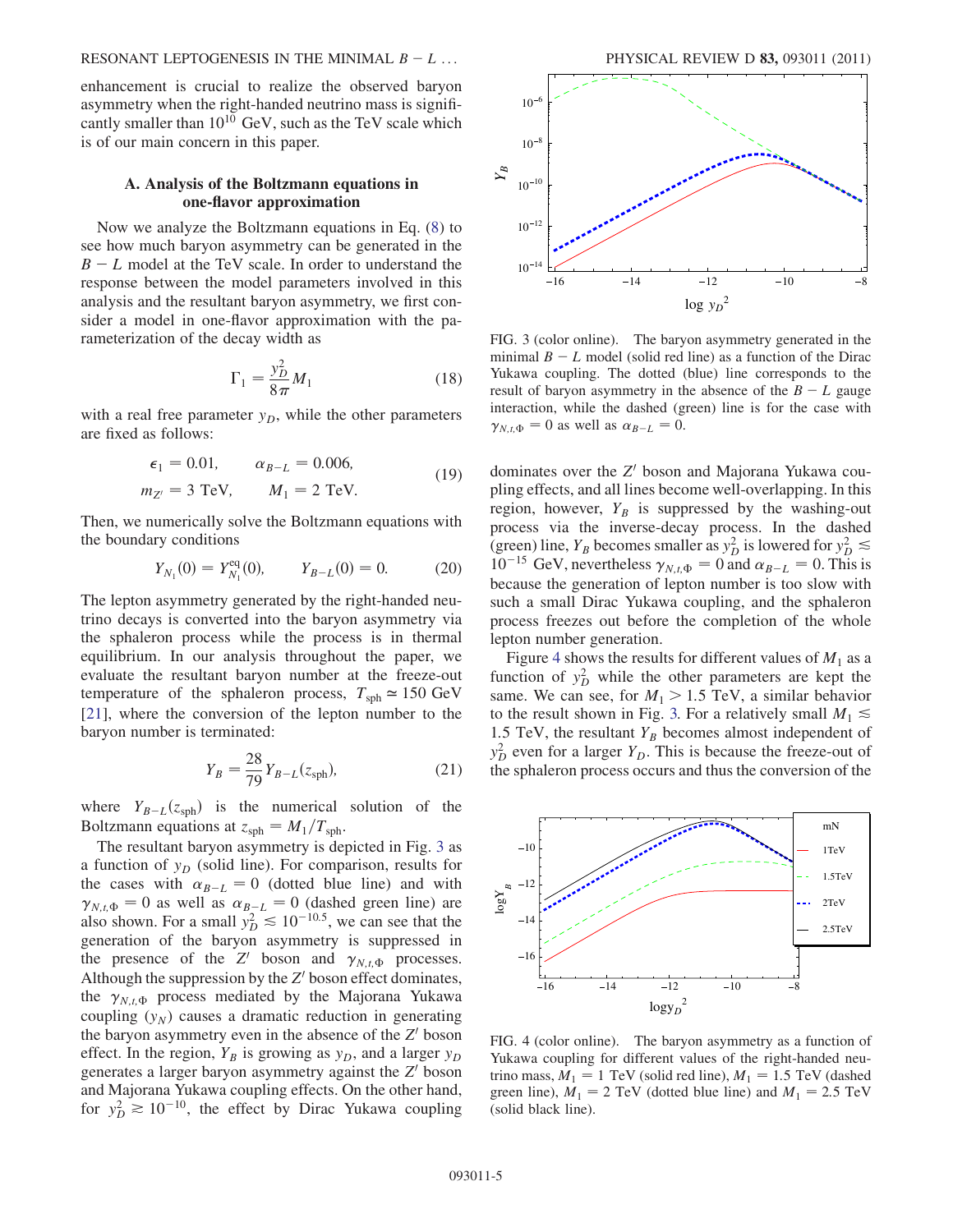lepton number to the baryon number is terminated before the washing-out process becomes effective.

#### B. Two-flavor analysis

We have so far investigated the leptogenesis by solving the Boltzmann equations with one-flavor right-handed neutrino. This treatment is justified when the right-handed neutrinos have a hierarchical mass spectrum. In the resonant leptogenesis, two right-handed neutrinos are degenerated in mass and thus, it is nontrivial whether one-flavor analysis is actually a good approximation or not. Here, we generalize our analysis to the two-flavor case and clarify when the one-flavor analysis is justified.

As we have discussed in the previous section, the  $CP$ -asymmetry parameter  $\epsilon_i$  is maximally enhanced when two right-handed neutrinos are almost degenerate and their mass squared difference is  $\Delta M_{ij}^2 \simeq M_i \Gamma_j$ . Thus, in our analysis for the two-flavor case, we set the mass difference as  $\Delta M_{12}^2 = M_1 \Gamma_2$ . Note that since  $M_{1,2} \gg \Gamma_{1,2}$ and thus  $M_1 \simeq M_2$ , the case with  $\Delta M_{12}^2 = M_1 \Gamma_1$  is essentially the same as the case with the exchange  $1 \leftrightarrow 2$ . The CP-asymmetry parameters are given by

$$
\epsilon_1 \simeq -\frac{1}{2} \frac{\text{Im}[(y_D y_D^{\dagger})_{12}^2]}{(y_D y_D^{\dagger})_{11} (y_D y_D^{\dagger})_{22}}, \qquad \epsilon_2 \simeq \epsilon_1 \times \frac{2\Gamma_1 \Gamma_2}{\Gamma_1^2 + \Gamma_2^2},
$$
\n(22)

where we have used the relations  $(y_D y_D^{\dagger})_{12} = (y_D y_D^{\dagger})_{21}^*$  and  $\Delta M_{12}^2 = -\Delta M_{21}^2$ .

We consider the following three cases:

(1)  $\Gamma_1 \gg \Gamma_2$ 

The *CP* asymmetry parameter  $\epsilon_2 \approx 2\epsilon_1 \Gamma_2$ /  $\Gamma_1 \ll \epsilon_1$ , and the baryon asymmetry is generated dominantly by the  $N_1$  decay. In addition, the washing-out process by the inverse decay of  $N_2$  is also negligible to that by  $N_1$ . Therefore, analysis with only one-flavor right-handed neutrino  $N_1$  is sufficient in evaluating the resultant baryon asymmetry.

(2)  $\Gamma_1 \sim \Gamma_2$ 

Clearly, two right-handed neutrinos are almost identical, so that one-flavor analysis is sufficient, but the resultant baryon asymmetry should be twice of that obtained in the one-flavor case.

(3)  $\Gamma_1 \ll \Gamma_2$ 

The CP asymmetry parameter  $\epsilon_2 \simeq 2\epsilon_1 \frac{\Gamma_1}{\Gamma_2} \ll \epsilon_1$  and hence the generation of baryon asymmetry by  $N_2$ decays are negligible. However, the washing-out effect by the inverse decay of  $N_2$  can be efficient and the generated baryon asymmetry can be drastically reduced, depending on the value of  $\Gamma_2$ .

Therefore, for the cases 1 and 2, one-flavor analysis is sufficient to evaluate generated baryon asymmetries, while the case 3 is nontrivial and we need to solve the Boltzmann equations with two-flavor right-handed neutrinos.

The Boltzmann equations with two-flavor right-handed neutrinos are given by

<span id="page-6-1"></span>
$$
\frac{dY_{N_1}}{dz} = -\frac{z}{sH(M_1)} \left[ \left( \frac{Y_{N_1}}{Y_{N_1}^{eq}} - 1 \right) \gamma_{D_1} + \left( \left( \frac{Y_{N_1}}{Y_{N_1}^{eq}} \right)^2 - 1 \right) \gamma_{Z'} \right],
$$
\n
$$
\frac{dY_{N_2}}{dz} = -\frac{z}{sH(M_1)} \left[ \left( \frac{Y_{N_2}}{Y_{N_2}^{eq}} - 1 \right) \gamma_{D_2} + \left( \left( \frac{Y_{N_2}}{Y_{N_2}^{eq}} \right)^2 - 1 \right) \gamma_{Z'} \right],
$$
\n
$$
\frac{dY_{B-L}}{dz} = -\frac{z}{sH(M_1)} \left[ \sum_{j=1}^2 \left( \frac{1}{2} \frac{Y_{B-L}}{Y_l^{eq}} + \epsilon_j \left( \frac{Y_{N_j}}{Y_{N_j}^{eq}} - 1 \right) \right) \gamma_{D_j} \right].
$$
\n(23)

Here we have omitted  $\gamma s$  mediated by the Higgs boson and the right-handed neutrinos, because these effects are, in fact, negligible. However, all processes in Fig. [1](#page-4-0) are taken into account in our numerical analysis. With the initial conditions,  $Y_{N_i}(0) = Y_{N_i}^{\text{eq}}(0)$   $(i = 1, 2)$  and  $Y_{B-L}(0) = 0$ , we solve these equations and evaluate the baryon number at  $T_{\text{sph}} = 150 \text{ GeV}$ . In order to compare results to those in the one-flavor case, we parameterize the decay width as  $\Gamma_1 = y_D^2 M_1/(8\pi)$  corresponding to the one-flavor case. For fixed values of  $\Gamma_2/\Gamma_1$ , we show the ratio of the baryon asymmetry to the one obtained in the one-flavor analysis,  $Y_{B-L}^{2-flavor}/Y_{B-L}^{1-flavor}$ , in Fig. [5.](#page-6-0) For a small  $y_D$ , we can see that the one-flavor analysis is a good approximation. On the other hand, the washing-out process by the inverse decay of  $N_2$  is very effective for a large  $y_D$ , and the baryon asymmetry is very much suppressed than the result obtained in the one-flavor analysis. As is expected, the baryon asymmetry is more suppressed as the ratio  $\Gamma_2/\Gamma_1$  becomes larger. Therefore, in order to obtain the correct result for baryon asymmetry via the resonant leptogenesis, analysis with two (or more) flavors can be essential in the general

<span id="page-6-0"></span>

FIG. 5 (color online). The ratio  $Y_{B-L}^{2-flavor}/Y_{B-L}^{1-flavor}$  as the Dirac Yukawa coupling squared  $y_D^2$ , for different choices of  $\frac{\Gamma_2}{\Gamma_1} = 10$ (red solid line)  $\frac{\Gamma_2}{\Gamma_1} = 100$  (green dashed line) and  $\frac{\Gamma_2}{\Gamma_1} = 1000$  (blue dotted line).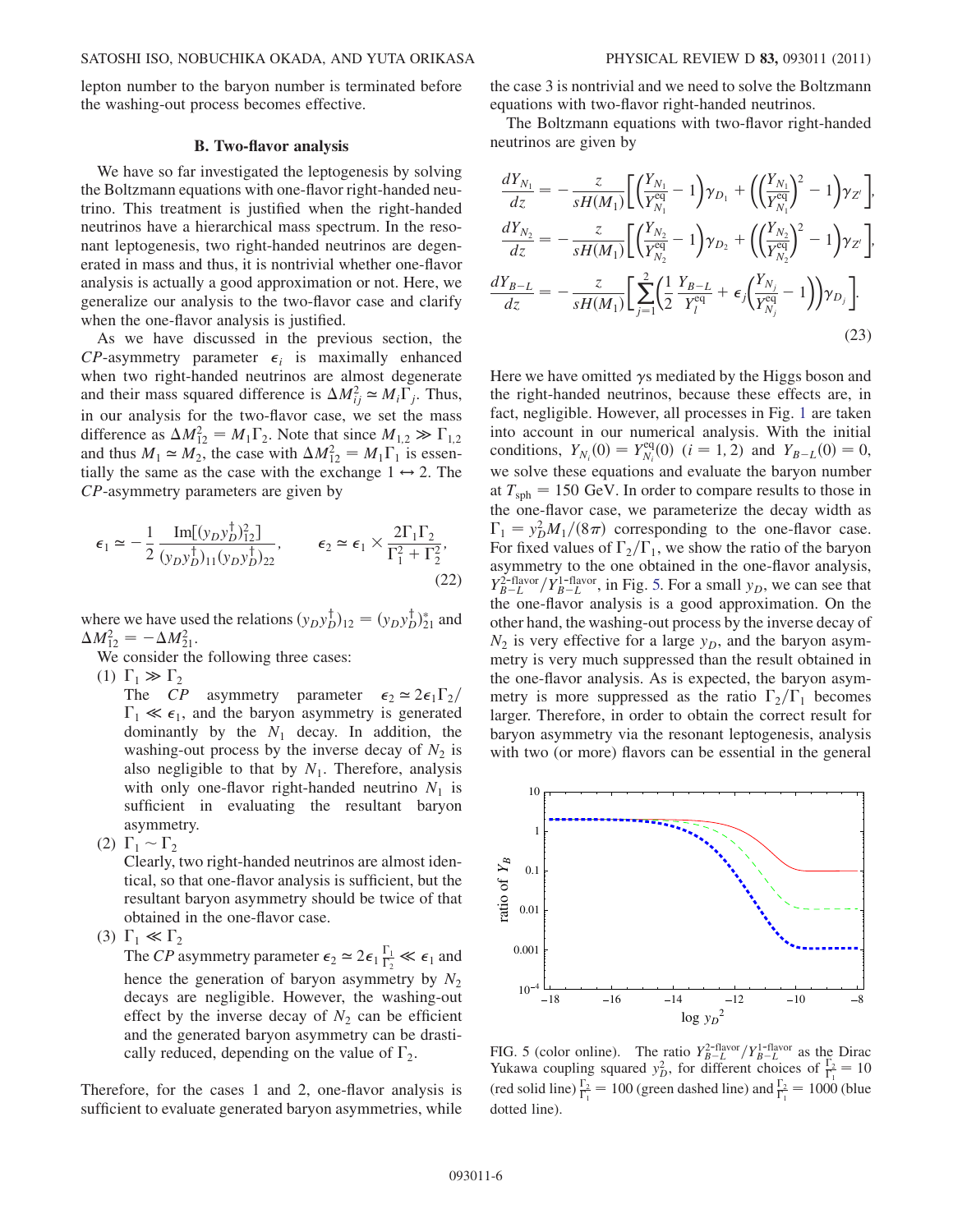case, especially, when  $\epsilon_i \ll \epsilon_j$  but  $\Gamma_i \gg \Gamma_j$  for two almost degenerate right-handed neutrinos,  $N_i$  and  $N_j$ .

### <span id="page-7-0"></span>IV. NEUTRINO OSCILLATION DATA AND RESONANT LEPTOGENESIS

In the previous section, we have analyzed the resonant leptogenesis in the minimal  $B - L$  model and investigated the response of the resultant baryon asymmetry to model parameters such as the Dirac Yukawa couplings and the right-handed neutrino masses. It is clearly more interesting to consider a realistic model (in other words, a realistic parameterization) which can account for the observed neutrino oscillation phenomena. For this purpose, we consider a strategy first proposed in [\[22\]](#page-13-4) in this section. In our analysis, we adopt the current neutrino oscillation data in the 2- $\sigma$  range [[23](#page-13-5)]:

$$
7.25 \times 10^{-5} < \Delta m_{12}^2 \text{ (eV}^2) < 8.11 \times 10^{-5},
$$
\n
$$
2.18 \times 10^{-3} < |\Delta m_{13}^2| \text{ (eV}^2) < 2.64 \times 10^{-3},
$$
\n
$$
0.27 < \sin^2 \theta_{12} < 0.35,
$$
\n
$$
0.39 < \sin^2 \theta_{23} < 0.63,
$$
\n
$$
\sin^2 \theta_{13} \le 0.040,
$$
\n(24)

for the standard parameterization of the mixing matrix,

$$
U_{\text{PMNS}} = \begin{pmatrix} \cos\theta_{12}\cos\theta_{13} & \sin\theta_{12}\cos\theta_{13} & \sin\theta_{13}e^{-i\delta} \\ -\sin\theta_{12} - \cos\theta_{12}\sin\theta_{23}\cos\theta_{13}e^{i\delta} & \cos\theta_{12}\cos\theta_{23} - \sin\theta_{12}\sin\theta_{23}\sin\theta_{13}e^{i\delta} & \sin\theta_{23}\cos\theta_{13} \\ \sin\theta_{12}\sin\theta_{23} - \cos\theta_{12}\cos\theta_{23}\sin\theta_{13}e^{i\delta} & -\cos\theta_{12}\cos\theta_{23} - \sin\theta_{12}\cos\theta_{23}\sin\theta_{13}e^{i\delta} & \cos\theta_{23}\cos\theta_{13} \end{pmatrix}
$$
  
  $\times$  diag( $e^{i(\alpha_1/2)}$ ,  $e^{i(\alpha_2/2)}$ , 1), (25)

with the Dirac phase  $\delta$  and the Majorana phases  $\alpha_i$ .

We consider the so-called minimal seesaw [\[24\]](#page-13-6) in the context of the minimal  $B - L$  model, and assume that only two right-handed neutrinos are relevant for the neutrino oscillation phenomena and leptogenesis. The third righthanded neutrino is assumed to decouple from the neutrino oscillation phenomena by some reason. A simple idea is to introduce a discrete  $Z_2$  symmetry under which the third right-handed neutrino is assigned to be odd while all the other particles in the  $B - L$  model even. In the context of the minimal  $B - L$  model with the  $Z_2$  symmetry, it has been shown [[25](#page-13-7)] that the third right-handed neutrino can be a suitable candidate for the cold dark matter with the relic density consistent with observations.

In the minimal seesaw model, we parameterize the  $2 \times 3$ Dirac neutrino mass matrix, without loss of generality, as

$$
m_D = \begin{pmatrix} a_1 e^{i\phi_1} & a_2 e^{i\phi_2} & a_3 e^{i\phi_3} \\ a_4 & a_5 & a_6 \end{pmatrix},
$$
 (26)

where  $a_i$  and  $\phi_j$  are real parameters, and we have worked in the basis where both the charged lepton mass matrix and the right-handed neutrino mass matrix are diagonalized with real and positive eigenvalues. We parameterize the Majorana mass matrix of the two right-handed neutrinos as

$$
M_N = \begin{pmatrix} M_1 & 0 \\ 0 & M_1(1+r) \end{pmatrix},\tag{27}
$$

where the parameter  $r$  should be very small, for example,  $r \sim \Gamma_1/M_1$  or  $\Gamma_2/M_1$  in order to realize the enhancement of the  $CP$ -asymmetry parameter. Although  $r$  is crucial for the resonant leptogenesis, such a small  $r$  is negligible in fitting for the neutrino oscillation data.

For simplicity, we fix  $\phi_1 = \phi_2 = 0$  in our analysis and introduce an ansatz [\[22\]](#page-13-4) that the light neutrino mass matrix after the seesaw mechanism [\[5](#page-12-4)],

$$
m_{\nu} = m_D^T M_N^{-1} m_D \simeq \frac{1}{M_1} m_D^T m_D,
$$
 (28)

is diagonalized by the so-called tribimaximal mixing matrix [[26](#page-13-8)],

$$
U_{TB} = \begin{pmatrix} \sqrt{\frac{2}{3}} & \sqrt{\frac{1}{3}} & 0\\ -\sqrt{\frac{1}{6}} & \sqrt{\frac{1}{3}} & \sqrt{\frac{1}{2}}\\ -\sqrt{\frac{1}{6}} & \sqrt{\frac{1}{3}} & -\sqrt{\frac{1}{2}} \end{pmatrix}, \tag{29}
$$

in the CP invariant case ( $\phi_3 = 0$ ). As is well-known, this tribimaximal mixing matrix gives almost the best fit in the oscillation data.

Note that in the minimal seesaw, the rank of the light neutrino mass matrix is two and the lightest mass eigenvalue is 0. In the following we consider two cases for the light neutrino mass spectrum, namely, the normal hierarchical (NH) case and inverted-hierarchical (IH) case. Let us first consider the NH case, where we have

$$
D_{\nu}^{\text{NH}} = \text{diag}(0, m_2^{\text{NH}}, m_3^{\text{NH}})
$$
 (30)

with  $m_2^{\text{NH}} = \sqrt{\Delta m_{12}^2}$  and  $m_3^{\text{NH}} = \sqrt{|\Delta m_{13}^2|}$ . According to our ansatz, we first find a solution to  $m_{\nu} = U_{\text{TB}} D_{\nu}^{\text{NH}} U_{\text{TB}}^T$  in the CP-invariant case. Among several solutions, we choose, as an example,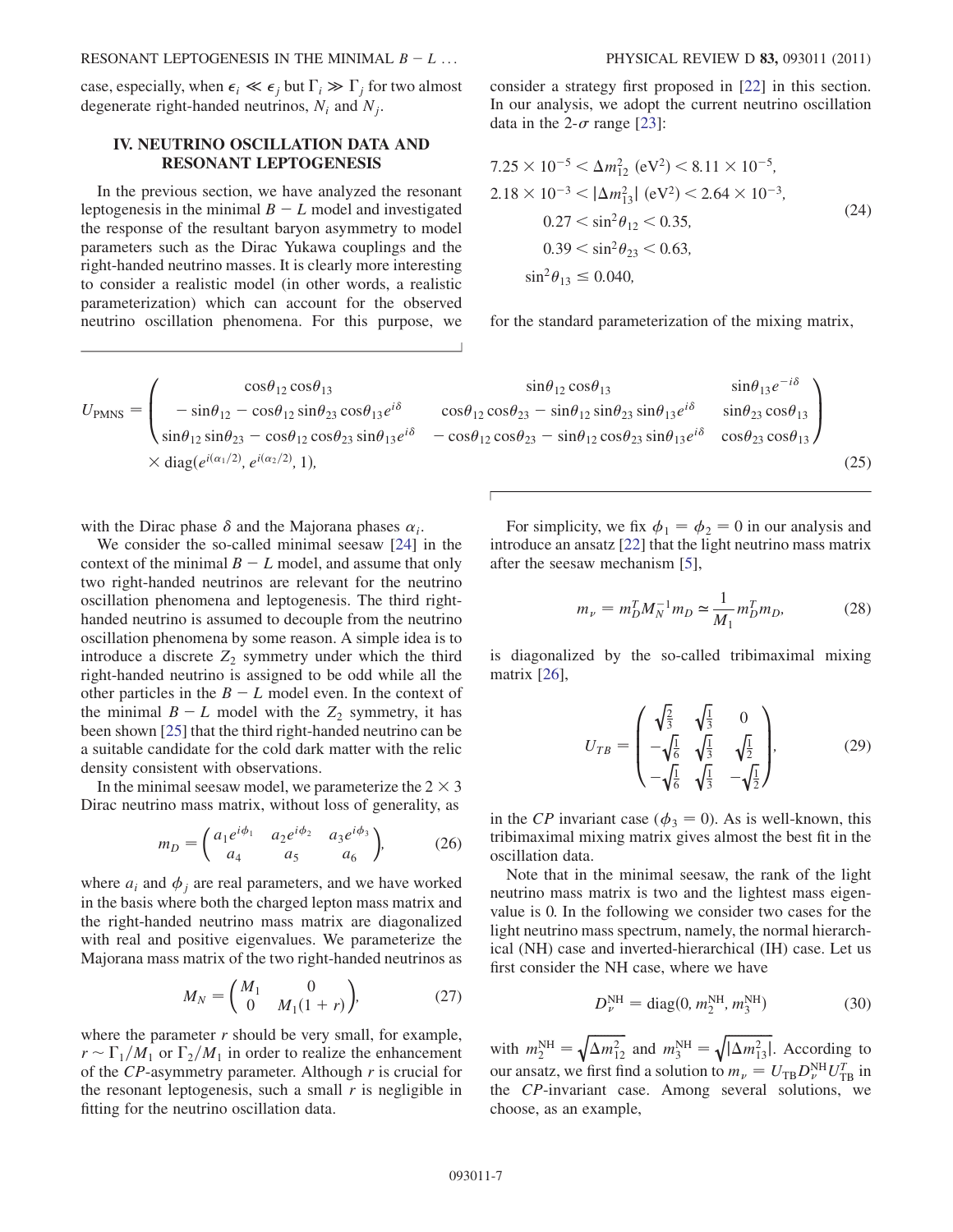<span id="page-8-0"></span>

FIG. 6 (color online). The neutrino oscillation parameters,  $\Delta m_{12}$  (left panel) and  $\Delta m_{13}$  (right panel), as a function of the CP phase  $\phi_3$ . The observed data in the 2- $\sigma$  range are indicated by two horizontal lines.



FIG. 7 (color online). The neutrino oscillation parameters,  $\sin^2\theta_{12}$  (left panel) and  $\sin^2\theta_{23}$  (right panel), as a function of the CP phase  $\phi_3$ . The observed data in the 2- $\sigma$  range are indicated by two horizontal lines.

$$
a_1 = a_2 = a_3 = \sqrt{\frac{M_1 m_2^{\text{NH}}}{3}},
$$
  
\n
$$
a_4 = 0,
$$
  
\n
$$
a_5 = -a_6 = \sqrt{\frac{M_1 m_3^{\text{NH}}}{2}}.
$$
\n(31)

For the input values, we use  $m_2^{\text{NH}} = 8.75 \times 10^{-3}$  eV and  $m_3^{\text{NH}} = 4.90 \times 10^{-2}$  eV. In this section, we fix other parameters as  $\alpha_{B-L} = 0.006$ ,  $m_{Z'} = 3 \text{ TeV}$  and  $M_1 = 2$  TeV.

Now we turn the CP phase  $\phi_3$  on. With fixed  $a_i$  and  $M_1$ , the light neutrino mass matrix is given as a function of the single parameter  $\phi_3$  [[22](#page-13-4)] (in the approximation with  $r = 0$ ). In Figs. [6–](#page-8-0)[8,](#page-8-1) the neutrino oscillation parameters are depicted as a function of the CP phase  $\phi_3$ . As we expect, the outputs of the oscillation parameters deviate from the values at  $\phi_3 = 0$  as the CP phase is changed, and eventually some of outputs are found to be outside of the  $2-\sigma$  range of the experimental data. We find the bound on the *CP* phase as  $|\phi_3| \leq 0.5$ .

For the resonant leptogenesis, both  $\phi_3 \neq 0$  and  $r \neq 0$ are crucial. Figure [9](#page-9-0) shows the CP-asymmetry parameters  $(\epsilon_1$  and  $\epsilon_2$ ) as a function of r with  $\phi_3 = 0.5$  for example. For the right (left) curve corresponding to  $\epsilon_1$  ( $\epsilon_2$ ), a peak appears around  $r = 10^{-13}$  ( $r = 10^{-14}$ ). Choosing

<span id="page-8-1"></span>

FIG. 8 (color online).  $\sin^2\theta_{13}$  as a function of the CP phase.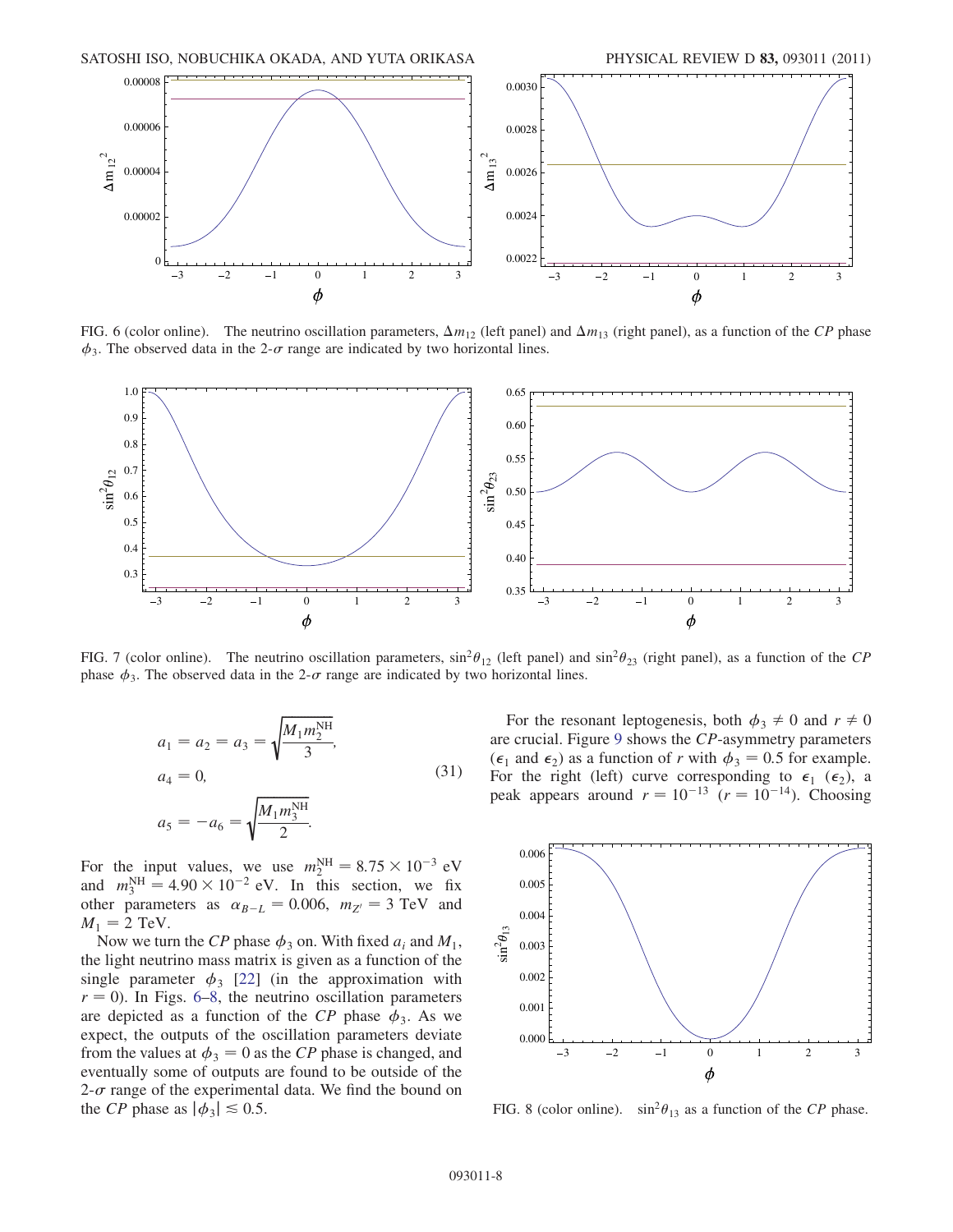<span id="page-9-0"></span>

FIG. 9 (color online). The CP asymmetry parameters,  $\epsilon_1$ (right) and  $\epsilon_2$  (left), as a function of r.

<span id="page-9-1"></span>

FIG. 10 (color online). The resultant baryon asymmetry in the Universe as a function of the CP phase  $\phi_3$ . The observed value  $Y_B = 0.87 \times 10^{-10}$  is depicted as the horizontal line.

 $r = 10^{-14}$  for example, the CP-asymmetry parameters are also given as a function of only  $\phi_3$ . Therefore, we have correlations between neutrino oscillation parameters and the baryon asymmetry generated by the resonant

leptogenesis through the CP phase  $\phi_3$  [\[22\]](#page-13-4). Interestingly, the amount of the generated baryon asymmetry becomes larger as  $\phi_3$  goes away from zero, while a large displacement of  $\phi_3$  from zero results in the oscillation parameters inconsistent with the experimental data.

Numerical solution of the Boltzmann equations with two flavors in Eq. ([23](#page-6-1)) is shown Fig. [10](#page-9-1) as a function of  $\phi_3$ . We find that the observed baryon asymmetry  $Y_B = 0.87 \times 10^{-10}$  in the present Universe is obtained for  $\phi_3 = 0.35$ , for which the neutrino oscillation parameters are fixed as

$$
\Delta m_{12}^2 \text{ (eV}^2) = 7.39 \times 10^{-5},
$$
  
\n
$$
\Delta m_{13}^2 \text{ (eV}^2) = 2.39 \times 10^{-3},
$$
  
\n
$$
\sin^2 \theta_{12} = 0.34,
$$
  
\n
$$
\sin^2 \theta_{23} = 0.51,
$$
  
\n
$$
\sin^2 \theta_{13} = 0.00016.
$$
 (32)

They are all consistent with observations. Although a nonvanishing  $\sin^2\theta_{13}$  is predicted, it is quite small, far below the current upper bound.

Next we consider the IH case, where the light neutrino mass matrix is diagonalized as

$$
D_{\nu}^{\rm IH} = \text{diag}(m_1^{\rm IH}, m_2^{\rm IH}, 0), \tag{33}
$$

with  $m_1^{\text{IH}} = \sqrt{|\Delta m_{13}^2|}$  and  $m_2^{\text{IH}} = \sqrt{\Delta m_{12}^2 + |\Delta m_{13}^2|}$ . In the  $CP$  invariant case, we choose a solution to  $m<sub>v</sub>$  =  $U_{\text{TB}} D_{\nu}^{\text{IH}} U_{\text{TB}}^{T}$  as

$$
a_1 = a_2 = a_3 = \sqrt{\frac{M_1 m_2^{\text{IH}}}{3}},
$$
  
\n
$$
a_4 = \sqrt{\frac{2M_1 m_1^{\text{IH}}}{3}},
$$
  
\n
$$
a_5 = a_6 = -\sqrt{\frac{M_0 m_{1,\text{IH}}}{6}}.
$$
\n(34)

<span id="page-9-2"></span>

FIG. 11 (color online). The neutrino oscillation parameters,  $\Delta m_{12}$  (left panel) and  $\Delta m_{13}$  (right panel), as a function of the CP phase  $\phi_3$ . The observed data in the 2- $\sigma$  range are indicated by two horizontal lines.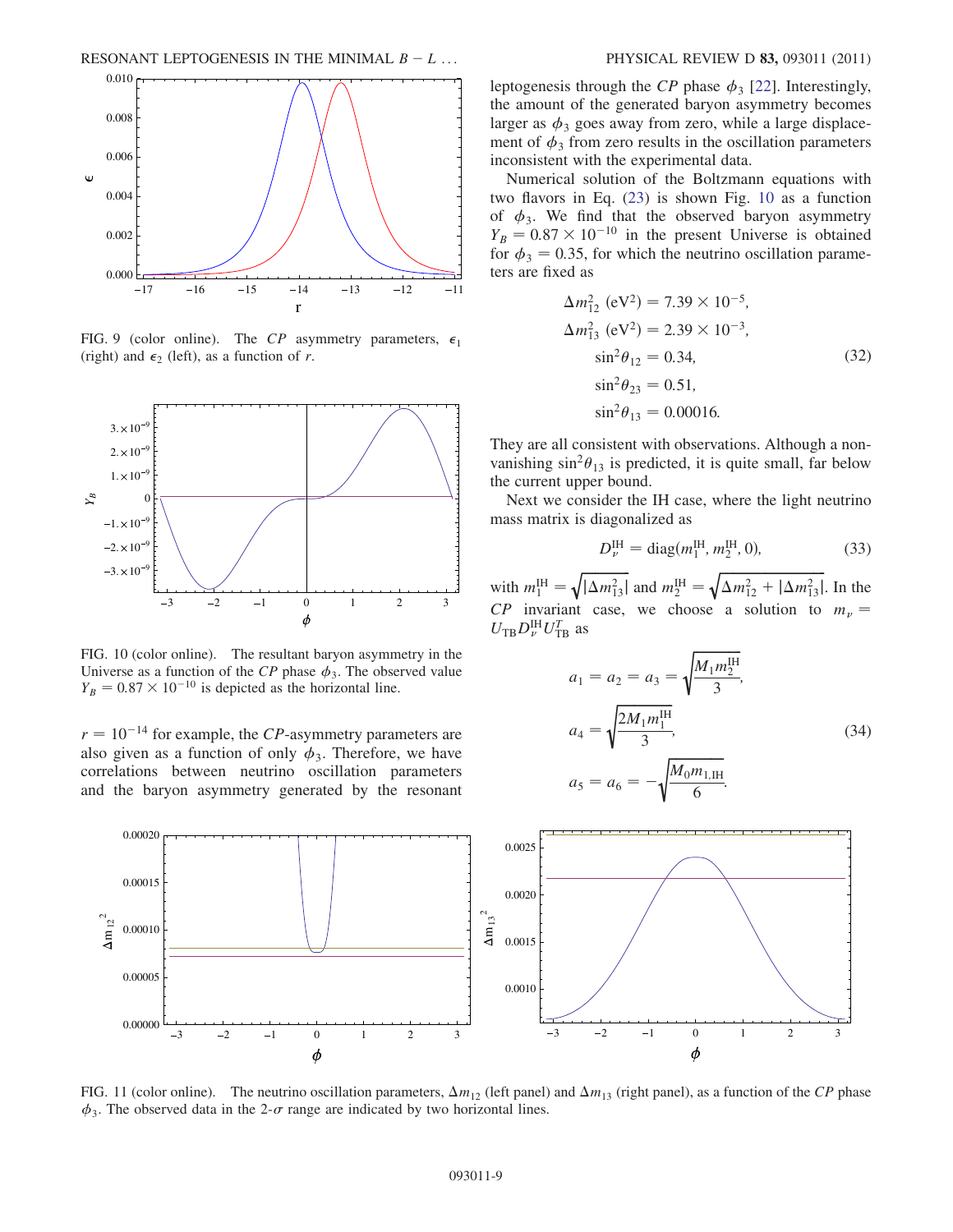

FIG. 12 (color online). The neutrino oscillation parameters,  $\sin^2\theta_{12}$  (left panel) and  $\sin^2\theta_{23}$  (right panel), as a function of the CP phase  $\phi_3$ . The observed data in the 2- $\sigma$  range are indicated by two horizontal lines.

<span id="page-10-0"></span>

FIG. 13 (color online).  $\sin^2\theta_{13}$  as a function of the CP phase  $\phi_3$ .

<span id="page-10-1"></span>

FIG. 14 (color online). The CP asymmetry parameters,  $\epsilon_1$  and  $\epsilon_2$  as a function of r. The two curves are well overlapped.

For the input values of  $m_1^{\text{IH}} = 4.90 \times 10^{-2}$  eV and  $m_2^{\text{IH}} =$  $4.98 \times 10^{-2}$  eV, the neutrino oscillation parameters are depicted in Figs. [11](#page-9-2)[–13](#page-10-0) as a function of  $\phi_3$ . A CP phase  $|\phi_3| \leq 0.1$  results in the outputs of the neutrino oscillation

<span id="page-10-2"></span>

FIG. 15 (color online). The resultant baryon asymmetry as a function of the CP phase  $\phi_3$ , along with the observed value  $Y_B = 0.87 \times 10^{-10}$  (horizontal line).

parameters consistent with the experimental data in the  $2-\sigma$  range.

Figure [14](#page-10-1) shows the CP-asymmetry parameters,  $\epsilon_1$  and  $\epsilon_2$ , as a function of r for  $\phi_3 = 0.1$ . Two curves are welloverlapped and the peak appears around  $r \approx 10^{-13}$ . Then, we solve the Boltzmann equations for  $r = 10^{-13}$ , and show the results in Fig. [15.](#page-10-2) Although the observed baryon asymmetry in the Universe is generated for  $\phi_3 = 0.43 > 0.1$ , the neutrino oscillation parameters corresponding to the  $CP$  phase are outside of the 2- $\sigma$  range. Therefore, in the present scheme, the IH case cannot reproduce the neutrino oscillation data and the observed baryon asymmetry simultaneously.

#### V. CONCLUSIONS

In this paper, we have investigated a possibility to explain the baryon asymmetry of the Universe as well as the neutrino oscillation data in the TeV scale  $B - L$  model. In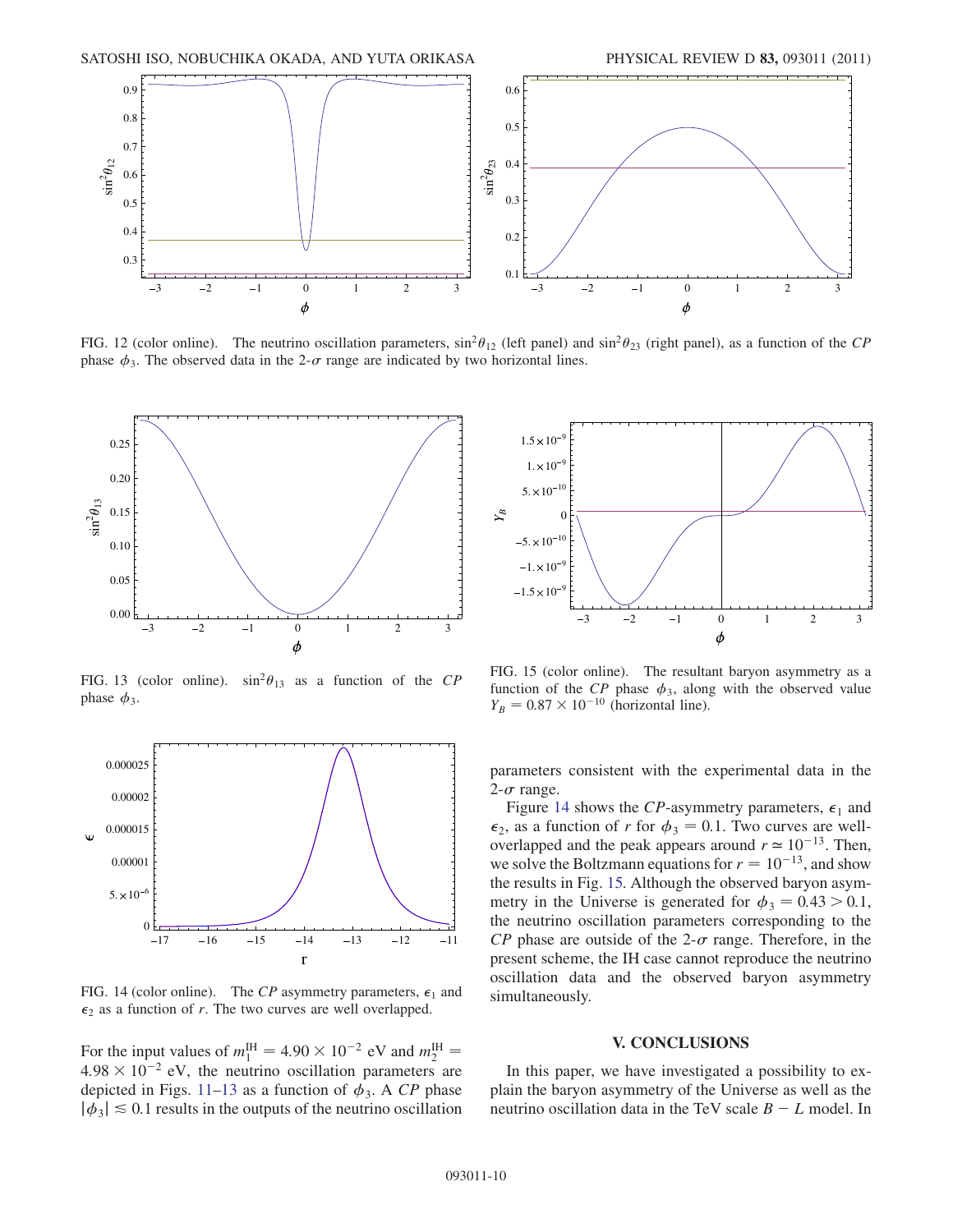the model, the lepton asymmetry is generated in the early Universe via out-of-equilibrium decays of the right-handed neutrinos with the CP-asymmetry parameter, and converted into the baryon asymmetry via the sphaleron process. When the mass scale of the right-handed neutrinos is low  $\leq 10^{10}$  GeV, the enhancement of the CP-asymmetry parameter is crucial in order to generate sufficient amount of baryon asymmetry in the Universe. The enhancement is realized when two right-handed neutrinos are almost degenerated and in this case, the CP-asymmetry parameter can be in principle order unity. This scenario is called the resonant leptogenesis. However, it is still nontrivial whether the resonant leptogenesis can realize the observed baryon asymmetry in the context of the minimal  $B - L$ model, because the  $B - L$  interaction mediated by the Z' boson can dramatically reduce the generation of baryon asymmetry.

We numerically solved the Boltzmann equations for the resonant leptogenesis in the minimal  $B - L$  model, and figured out the response between the generated baryon asymmetry and the model parameters such as the neutrino Dirac Yukawa couplings and the right-handed neutrino masses. We first analyzed the Boltzmann equations with only one-flavor right-handed neutrino and a fixed CP-asymmetry parameter. When the neutrino Dirac Yukawa coupling is small,  $y_D \le 10^{-10.5}$ , the amount of the baryon asymmetry becomes larger as the Dirac Yukawa coupling is raised. In this parameter region, the  $Z'$  boson and Majorana Yukawa coupling effects dramatically suppress the generation of baryon asymmetry. For a large Dirac Yukawa coupling, the baryon number generation by the right-handed neutrino decay dominates over the suppression by the  $Z'$  boson effect. However, a too large Dirac Yukawa coupling in turn suppresses the generation of the baryon asymmetry by the washing-out effect via the inverse-decay process. Next, we have analyzed the Boltzmann equations with two-flavor right-handed neutrinos and shown that two-flavor analysis can be essential in general cases. With these analyses, we have shown that in some areas of the parameter space a sufficient amount of the baryon asymmetry can be generated though the resonant leptogenesis in the TeV-scale  $B - L$  model.

Finally, we have checked whether these parameters are consistent with the current neutrino oscillation data. We have introduced a simple ansatz for the neutrino mass matrices, by which the neutrino Dirac Yukawa couplings are determined as a function of a single CP phase. For both the normal hierarchical and inverted-hierarchical mass spectra of the light neutrinos, we have shown the correlations between the neutrino oscillation parameters and the generated baryon asymmetry via the resonant leptogenesis. In our analysis with the ansatz, a fixed CP phase can reproduce simultaneously the neutrino oscillation data and the observed baryon asymmetry in the normal hierarchical case. On the other hand, we cannot find such a CP phase in the inverted-hierarchical case.

#### ACKNOWLEDGMENTS

The work of N. O. is supported in part by DOE under Grant No. DE-FG02-10ER41714. Y. O. would like to thank Department of Physics and Astronomy, University of Alabama for hospitality during his visit.

#### APPENDIX

The number density  $n_{\psi}$  of a particle  $\psi$  (a right-handed neutrino in our case) with mass  $m_{\psi}$  in the early Universe is evaluated by solving the Boltzmann equation of the form [\[27\]](#page-13-9),

<span id="page-11-0"></span>
$$
\frac{dY_{\psi}}{dz} = -\frac{z}{sH(m_{\psi})} \sum_{a,i,j,\dots} \left[ \frac{Y_{\psi}Y_{a} \cdots}{Y_{\psi}^{\text{eq}} Y_{a}^{\text{eq}} \cdots} \times \gamma^{\text{eq}}(\psi + a + \cdots \rightarrow i + j + \cdots) -\frac{Y_{i}Y_{j} \cdots}{Y_{i}^{\text{eq}} Y_{j}^{\text{eq}} \cdots} \gamma^{\text{eq}}(i + j + \cdots \rightarrow \psi + a + \cdots) \right],
$$
\n(A1)

where  $Y_{\psi} = n_{\psi}/s$  is the ratio of  $n_{\psi}$  and the entropy density  $s, z = \frac{m_{\psi}}{T}$ , and  $H(m_{\psi})$  is the Hubble parameter at a temperature  $T = m_{\psi}$ . The right hand side of Eq. ([A1\)](#page-11-0) describes the interactions that change number of  $\psi$ , and  $\gamma$ <sup>eq</sup> is the space-time density of scatterings in thermal equilibrium. For a dilute gas we take into account decays, two-particle scatterings and the corresponding back reactions. One finds, for a decay the particle  $\psi$ ,

$$
\gamma_D = \gamma^{\text{eq}}(\psi \to i + j + \cdots) = n_{\psi}^{\text{eq}} \frac{K_1(z)}{K_2(z)} \tilde{\Gamma}_{\text{rs}}, \quad \text{(A2)}
$$

where  $K_1$  and  $K_2$  are the modified Bessel functions, and  $\Gamma_{rs}$ is the decay width. For two body scattering one has

$$
\gamma(\psi + a \leftrightarrow i + j + \cdots) = \frac{T}{64\pi^4} \int_{(m_{\psi} + m_a)^2}^{\infty} \times ds \hat{\sigma}(s) \sqrt{s} K_1 \left(\frac{\sqrt{s}}{T}\right), \quad (A3)
$$

where s is the squared center-of-mass energy and the reduced cross section  $\hat{\sigma}$  for the process  $\psi + a \leftrightarrow i +$  $j + \cdots$  is related to the usual total cross section  $\sigma(s)$  by

$$
\hat{\sigma}(s) = \frac{8}{s} \left[ (p_{\psi} \cdot p_a)^2 - m_{\psi}^2 m_a^2 \right] \sigma(s). \tag{A4}
$$

In the following we list the explicit forms of the reduced cross sections used in our analysis [[19](#page-13-1)]. The reduced cross section corresponding to  $\gamma_N$  is given by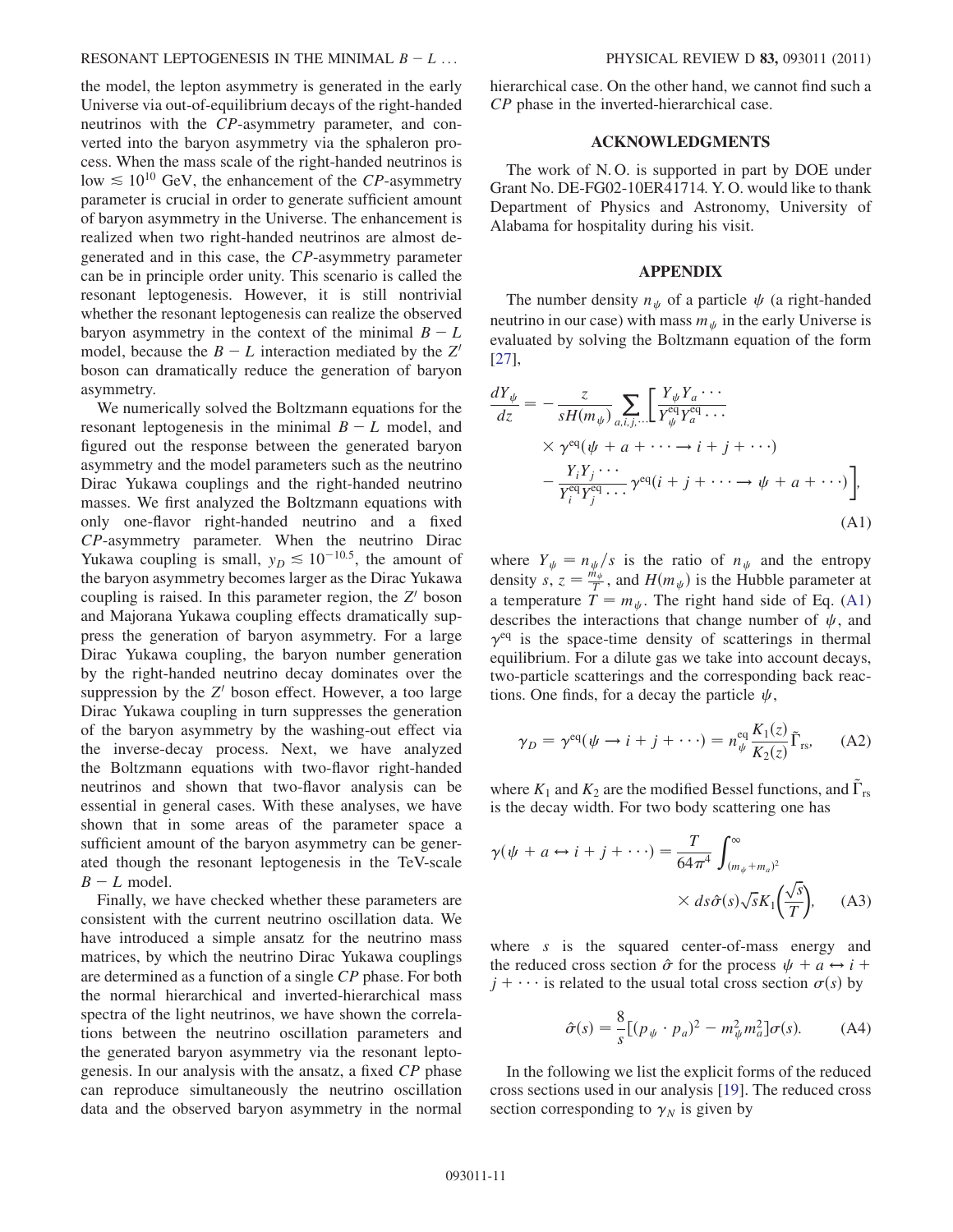$$
\hat{\sigma}_N(s) = \frac{\alpha^2}{\sin^4 \theta} \frac{2\pi}{M_W^4} \frac{1}{x} \left[ a_1 (m_D m_D^{\dagger})^2_{11} \left( x + \frac{2x}{D_1(x)} + \frac{x^2}{2D_1^2(x)} - \left( 1 + 2\frac{x+1}{D_1(x)} \right) \ln(x+1) \right) \right],
$$
\n(A5)

where  $x = \frac{s}{m_N^2}$ , and

$$
D_1(x) = x - 1 + \frac{c}{x - 1}
$$
, with  $c = \left(\frac{\tilde{\Gamma}_{rs}}{m_N}\right)^2$ , (A6)

while the one corresponding to  $\gamma_{N,t}$  is

$$
\hat{\sigma}_{N,t}(s) = \frac{2\pi\alpha^2}{M_W^4 \sin^4\theta} \left[ (m_D m_D^{\dagger})_{11}^2 \left( \frac{x}{2(x+1)} + \frac{1}{x+2} \ln(x+1) \right) \right].
$$
 (A7)

The reduced cross section for the t-channel (and u-channel) process  $N + N \rightarrow \Phi + \Phi$  mediated by the right-handed neutrino is given by

$$
\hat{\sigma}_{N,t,\Phi}(s) = \frac{y_N^4}{8\pi} \frac{x-4}{x} \left( -2 + \frac{x}{2} + \frac{x^2 - 8x + 16}{x\sqrt{x(x-4)}} \right) \times \log \frac{x - \sqrt{x(x-4)}}{x + \sqrt{x(x-4)}}.
$$
\n(A8)

The reduced cross section for the s-channel process  $N +$  $l \rightarrow \bar{t} + q$  mediated by the Higgs doublet is given by

$$
\hat{\sigma}_{h,s}(s) = \frac{3\pi\alpha^2 m_t^2}{M_W^4 \sin^4\theta} (m_D m_D^{\dagger})_{11} \left(\frac{x-1}{x}\right)^2, \tag{A9}
$$

while for the *t*-channel process

$$
\hat{\sigma}_{h,t}(s) = \frac{3\pi\alpha^2 m_t^2}{M_W^4 \sin^4\theta} (m_D m_D^{\dagger})_{11} \times \left[ \frac{x-1}{x} + \frac{1}{x} \ln\left(\frac{x-1+y'}{y'}\right) \right]
$$
(A10)

with  $y' = \frac{m_h^2}{M_{1}^2}$ . The total reduced cross section for the process  $f + \overline{f}$ ,  $\Phi + \Phi \rightarrow N + N$  mediated by the Z' boson (f denotes the SM fermions) is given by

$$
\hat{\sigma}_{Z'}(s) = \frac{104\pi}{3} \alpha_{B-L}^2 \frac{\sqrt{x}}{(x-y)^2 + ye^{(x-4)^{3/2}}, \quad \text{(A11)}
$$

where  $y = \frac{m_{Z'}^2}{m_N^2}$ , and  $c = (\tilde{\Gamma}_{Z'}/M_1)^2$  with the decay width of  $Z'$  boson

$$
\tilde{\Gamma}_{Z'} = \frac{\alpha_{B-L} m_{Z'}}{6} \left[ 3 \left( 1 - \frac{4}{y} \right)^{3/2} \theta(y - 4) + 13 \right]. \tag{A12}
$$

- <span id="page-12-0"></span>[1] G. Hinshaw et al. (WMAP Collaboration), [Astrophys. J.](http://dx.doi.org/10.1088/0067-0049/180/2/225) Suppl. Ser. 180[, 225 \(2009\)](http://dx.doi.org/10.1088/0067-0049/180/2/225); E. Komatsu et al., [Astrophys.](http://dx.doi.org/10.1088/0067-0049/192/2/18) [J. Suppl. Ser.](http://dx.doi.org/10.1088/0067-0049/192/2/18) 192, 18 (2011).
- <span id="page-12-1"></span>[2] For reviews, see, for example, A. G. Cohen, D. B. Kaplan, and A. E. Nelson, [Annu. Rev. Nucl. Part.](http://dx.doi.org/10.1146/annurev.ns.43.120193.000331) Sci. 43[, 27 \(1993\)](http://dx.doi.org/10.1146/annurev.ns.43.120193.000331); K. Funakubo, [Prog. Theor. Phys.](http://dx.doi.org/10.1143/PTP.96.475) 96, [475 \(1996\);](http://dx.doi.org/10.1143/PTP.96.475) M. Trodden, [Rev. Mod. Phys.](http://dx.doi.org/10.1103/RevModPhys.71.1463) 71, 1463 [\(1999\)](http://dx.doi.org/10.1103/RevModPhys.71.1463).
- <span id="page-12-2"></span>[3] R. Barate et al. (LEP Working Group for Higgs boson searches and ALEPH Collaboration), [Phys. Lett. B](http://dx.doi.org/10.1016/S0370-2693(03)00614-2) 565, 61 [\(2003\)](http://dx.doi.org/10.1016/S0370-2693(03)00614-2).
- <span id="page-12-3"></span>[4] M. Fukugita and T. Yanagida, [Phys. Lett. B](http://dx.doi.org/10.1016/0370-2693(86)91126-3) 174, 45 [\(1986\)](http://dx.doi.org/10.1016/0370-2693(86)91126-3).
- <span id="page-12-4"></span>[5] P. Minkowski, [Phys. Lett. B](http://dx.doi.org/10.1016/0370-2693(77)90435-X) 67, 421 (1977); T. Yanagida, in Proceedings of the Workshop on the Unified Theory and the Baryon Number in the Universe, edited by O. Sawada and A. Sugamoto (KEK, Tsukuba, Japan, 1979), p. 95; M. Gell-Mann, P. Ramond, and R. Slansky, Supergravity, P. van Nieuwenhuizen et al. (North Holland, Amsterdam, 1979), p. 315; S. L. Glashow, in Proceedings of the 1979 Cargèse Summer Institute on Quarks and Leptons edited by M. Lévy et al. (Plenum Press, New York, 1980), p. 687; R. N. Mohapatra and G. Senjanović, [Phys. Rev. Lett.](http://dx.doi.org/10.1103/PhysRevLett.44.912) 44, [912 \(1980\)](http://dx.doi.org/10.1103/PhysRevLett.44.912).
- <span id="page-12-5"></span>[6] N.S. Manton, Phys. Rev. D 28[, 2019 \(1983\);](http://dx.doi.org/10.1103/PhysRevD.28.2019) F.R. Klinkhamer and N. S. Manton, [Phys. Rev. D](http://dx.doi.org/10.1103/PhysRevD.30.2212) 30, 2212 [\(1984\)](http://dx.doi.org/10.1103/PhysRevD.30.2212).
- <span id="page-12-6"></span>[7] V. A. Kuzmin, V. A. Rubakov, and M. E. Shaposhnikov, [Phys. Lett. B](http://dx.doi.org/10.1016/0370-2693(85)91028-7) 155, 36 (1985).
- <span id="page-12-7"></span>[8] S. Y. Khlebnikov and M. E. Shaposhnikov, [Nucl. Phys.](http://dx.doi.org/10.1016/0550-3213(88)90133-2) B308[, 885 \(1988\)](http://dx.doi.org/10.1016/0550-3213(88)90133-2).
- <span id="page-12-8"></span>[9] W. Buchmüller, P. Di Bari, and M. Plumacher, [Nucl. Phys.](http://dx.doi.org/10.1016/S0550-3213(02)00737-X) B643[, 367 \(2002\)](http://dx.doi.org/10.1016/S0550-3213(02)00737-X); B793[, 362\(E\) \(2008\)](http://dx.doi.org/10.1016/j.nuclphysb.2007.11.030); [Ann. Phys. \(N.Y.\)](http://dx.doi.org/10.1016/j.aop.2004.02.003) 315[, 305 \(2005\).](http://dx.doi.org/10.1016/j.aop.2004.02.003)
- <span id="page-12-9"></span>[10] Recent studies, see, for example, L. Basso, A. Belyaev, S. Moretti, G.M. Pruna, and C.H. Shepherd-Themistocleous, [Eur. Phys. J. C](http://dx.doi.org/10.1140/epjc/s10052-011-1613-6) 71 1613 (2011); Proc. Sci. ICHEP2010 (2010) 381 [\[arXiv:1011.0872\]](http://arXiv.org/abs/1011.0872).
- <span id="page-12-10"></span>[11] S. Iso, N. Okada, and Y. Orikasa, [Phys. Lett. B](http://dx.doi.org/10.1016/j.physletb.2009.04.046) **676**, 81 [\(2009\)](http://dx.doi.org/10.1016/j.physletb.2009.04.046).
- <span id="page-12-11"></span>[12] S. Iso, N. Okada, and Y. Orikasa, [Phys. Rev. D](http://dx.doi.org/10.1103/PhysRevD.80.115007) 80, 115007 [\(2009\)](http://dx.doi.org/10.1103/PhysRevD.80.115007).
- <span id="page-12-12"></span>[13] M. Flanz, E. A. Paschos, U. Sarkar, and J. Weiss, [Phys.](http://dx.doi.org/10.1016/S0370-2693(96)01337-8) Lett. B 389[, 693 \(1996\)](http://dx.doi.org/10.1016/S0370-2693(96)01337-8).
- <span id="page-12-13"></span>[14] A. Pilaftsis, Phys. Rev. D 56[, 5431 \(1997\);](http://dx.doi.org/10.1103/PhysRevD.56.5431) A. Pilaftsis and T.E.J. Underwood, [Nucl. Phys.](http://dx.doi.org/10.1016/j.nuclphysb.2004.05.029) **B692**, 303 [\(2004\)](http://dx.doi.org/10.1016/j.nuclphysb.2004.05.029).
- <span id="page-12-14"></span>[15] S. Blanchet, Z. Chacko, S.S. Granor, and R.N. Mohapatra, Phys. Rev. D 82[, 076008 \(2010\)](http://dx.doi.org/10.1103/PhysRevD.82.076008).
- <span id="page-12-15"></span>[16] M. S. Carena, A. Daleo, B. A. Dobrescu, and T. M. P. Tait, Phys. Rev. D 70[, 093009 \(2004\)](http://dx.doi.org/10.1103/PhysRevD.70.093009); G. Cacciapaglia, C. Csaki, G. Marandella, and A. Strumia, [Phys. Rev. D](http://dx.doi.org/10.1103/PhysRevD.74.033011) 74, [033011 \(2006\).](http://dx.doi.org/10.1103/PhysRevD.74.033011)
- <span id="page-12-16"></span>[17] W. A. Bardeen, Report No. FERMILAB-CONF-95-391-T.